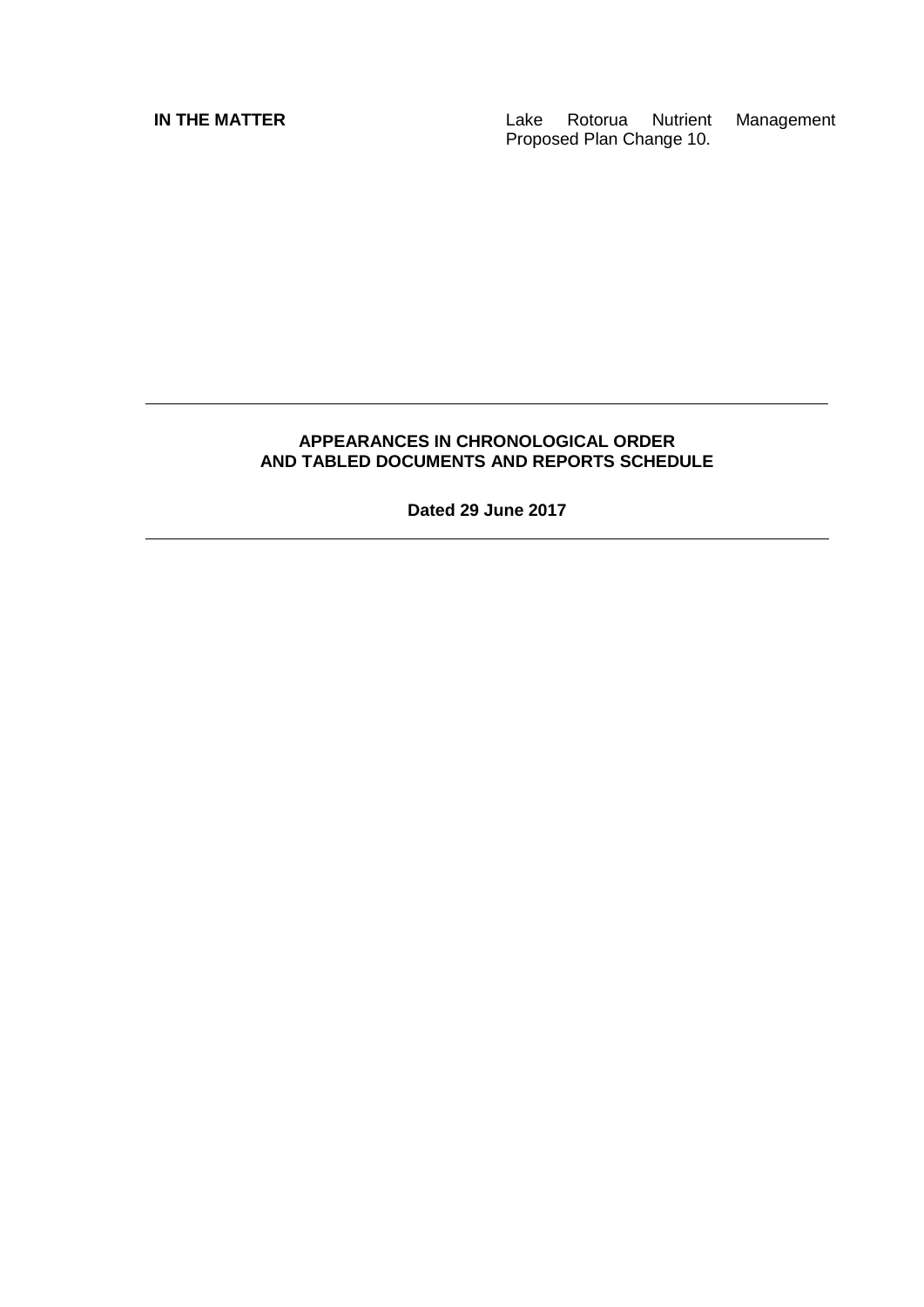# **Table of Contents**

| Mr Andrew Bruere, Overview of science and restoration initiatives8    |
|-----------------------------------------------------------------------|
|                                                                       |
|                                                                       |
| Ms Sharron Wooler, Legal Counsel, Matters of Late Expert Evidence and |
|                                                                       |
|                                                                       |
| Professor Graeme Doole, Economic impacts at catchment level  8        |
| Professor David Hamilton, Lake Rotorua water quality  8               |
| Ms Sandra Barns, Economic analysis and social impacts 8               |
| Ms Nicola Smith, Economic Impacts - District and regional 8           |
|                                                                       |
|                                                                       |
|                                                                       |
|                                                                       |
|                                                                       |
| Dr James Rutherford, Current catchment loads - ROTAN 9                |
| Mr Lee Matheson, Meeting nutrient loss targets on dairy farms 9       |
|                                                                       |
|                                                                       |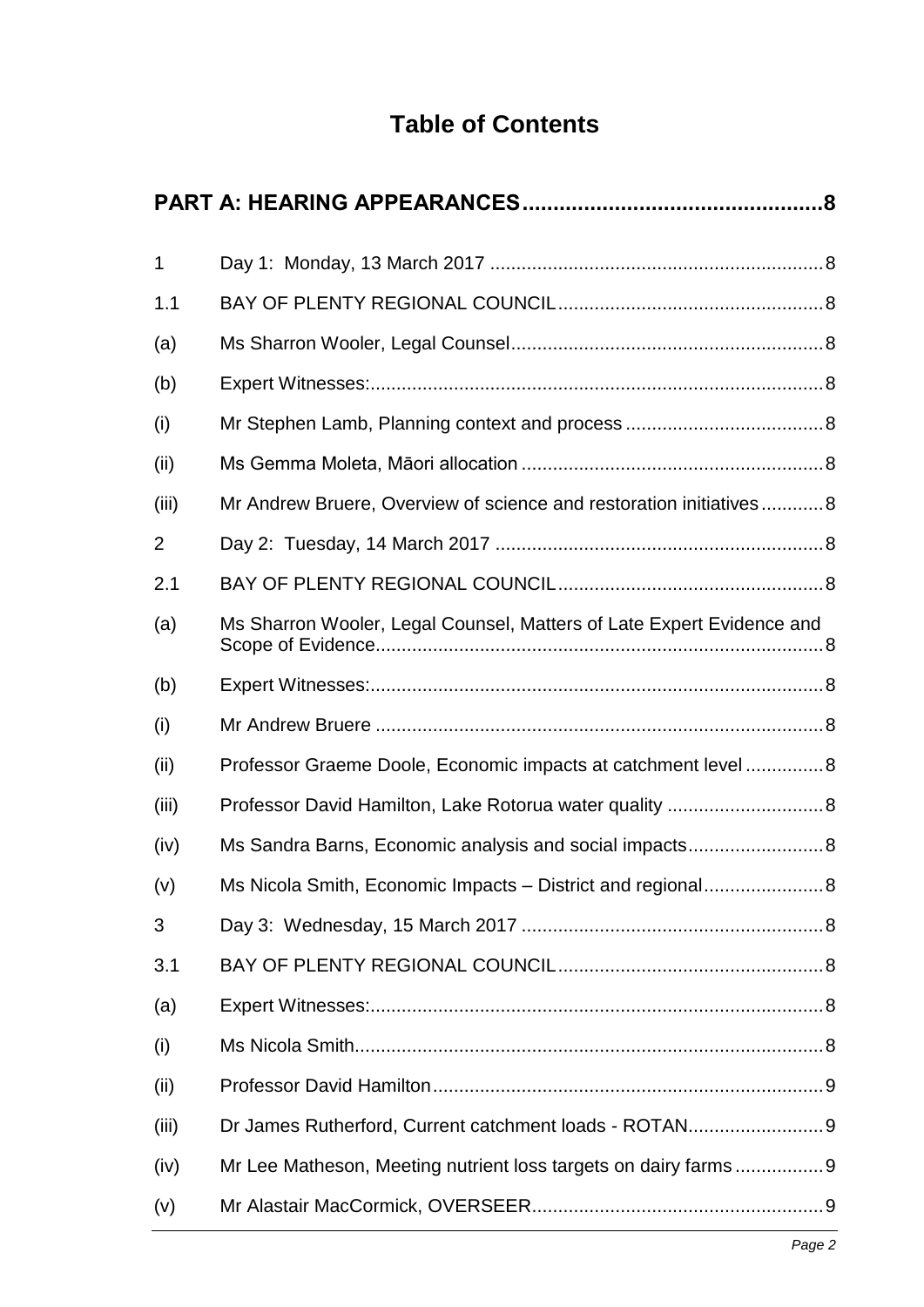| 3.2            |                                                                      |
|----------------|----------------------------------------------------------------------|
| (a)            |                                                                      |
| (b)            |                                                                      |
| (i)            |                                                                      |
| 3.3            |                                                                      |
| (a)            |                                                                      |
| (b)            |                                                                      |
| $\overline{4}$ |                                                                      |
| 4.1            |                                                                      |
| (a)            |                                                                      |
| (i)            |                                                                      |
| (ii)           |                                                                      |
| (iii)          |                                                                      |
| 4.2            |                                                                      |
| (a)            |                                                                      |
| (b)            |                                                                      |
| (c)            | Rotorua District Residents and Ratepayers, Dr Reynold Macpherson and |
| 5              |                                                                      |
| 5.1            |                                                                      |
| (a)            |                                                                      |
| (b)            | Waitetī Farms Ltd, Waitetī Whenua Trust, Ms Hera Naera 10            |
| (c)            | Whakapoungakau Aggregated Lands, Ms Hera Naera 10                    |
| (d)            |                                                                      |
| (e)            |                                                                      |
| (f)            |                                                                      |
| 6              |                                                                      |
| 6.1            |                                                                      |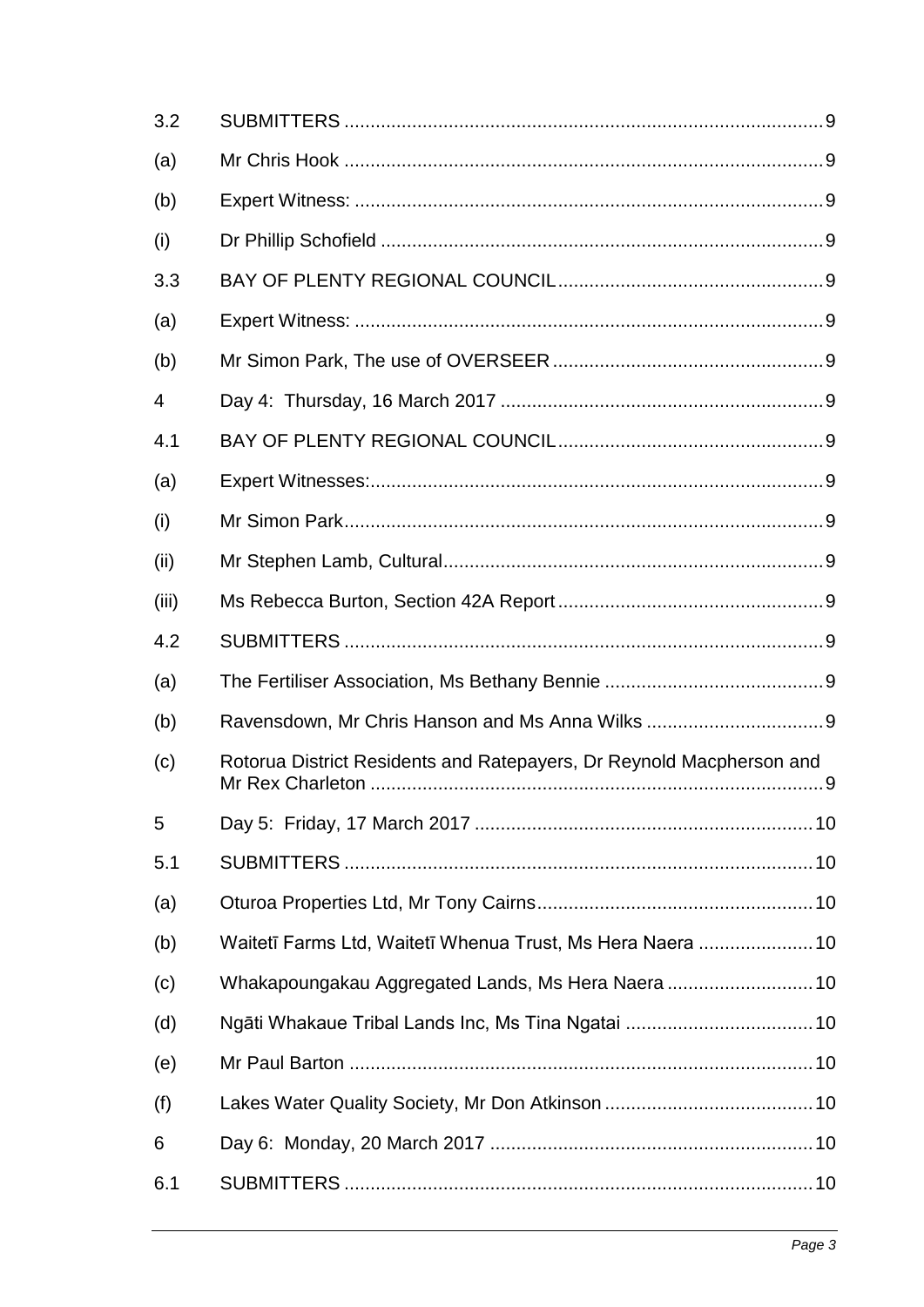| (a) |                                                                            |
|-----|----------------------------------------------------------------------------|
| (b) |                                                                            |
| (c) | Lake Rotorua Primary Producers' Collective, Mrs Gisele Schweizer and       |
| (d) |                                                                            |
| (e) |                                                                            |
| (f) | PF Olsen Ltd and Hancock Forestry Management, Mr Kit Richards 10           |
| (g) |                                                                            |
| 7   |                                                                            |
| 7.1 |                                                                            |
| (a) |                                                                            |
| (b) | Mr Jack and Mrs Shelley Butterworth, Mr John and Mrs Nicole Butterworth 10 |
| (c) |                                                                            |
| (d) | Northdale Holdings Ltd, Everard Developments Ltd, Mr and Mrs R W           |
| (e) |                                                                            |
| (f) |                                                                            |
| (g) | Dibley Holdings, Awaglen Trust Partnership, Mr Mark Dibley 11              |
| (h) |                                                                            |
| 8   |                                                                            |
| 8.1 |                                                                            |
| (a) |                                                                            |
| (b) | Scion (NZ Forest Research Institute Ltd), Mr Warren Parker11               |
| (c) |                                                                            |
| (d) |                                                                            |
| (e) |                                                                            |
| (f) |                                                                            |
| 9   |                                                                            |
| 9.1 |                                                                            |
|     |                                                                            |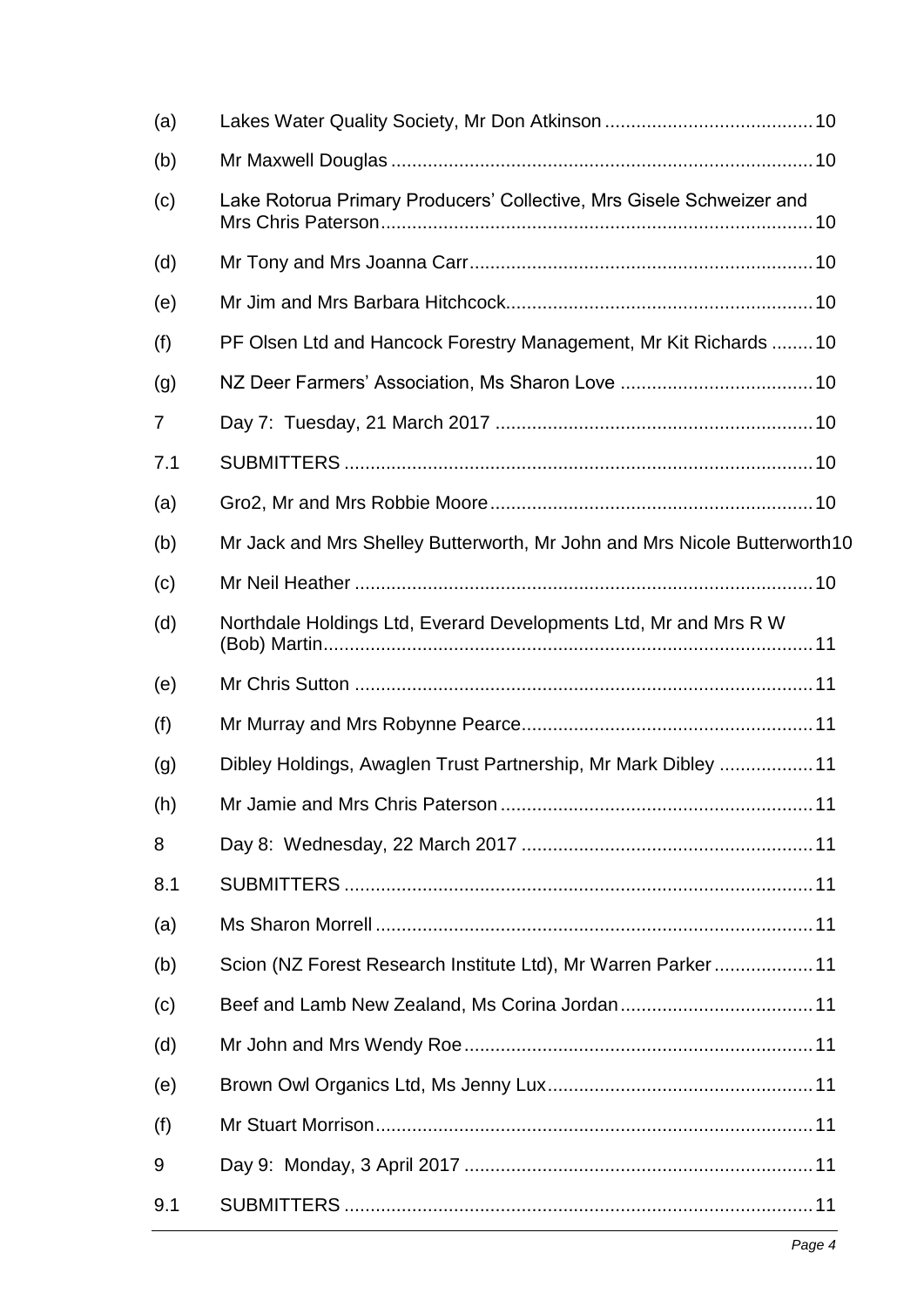| (a)  |                                                               |
|------|---------------------------------------------------------------|
| (i)  | Mr Lachlan Muldowney and Ms Theresa Le Bas, Legal Counsel for |
| (ii) |                                                               |
| (b)  |                                                               |
| (i)  |                                                               |
| 10   |                                                               |
| 10.1 |                                                               |
| (a)  |                                                               |
| (i)  |                                                               |
| (ii) |                                                               |
| (b)  |                                                               |
| (c)  |                                                               |
| (i)  |                                                               |
| (ii) |                                                               |
| (d)  |                                                               |
| (i)  |                                                               |
| (ii) |                                                               |
| 11   |                                                               |
| 11.1 |                                                               |
| (a)  |                                                               |
| (i)  |                                                               |
| 11.2 |                                                               |
| (a)  |                                                               |
| (b)  |                                                               |
| (c)  |                                                               |
| (d)  |                                                               |
| (e)  |                                                               |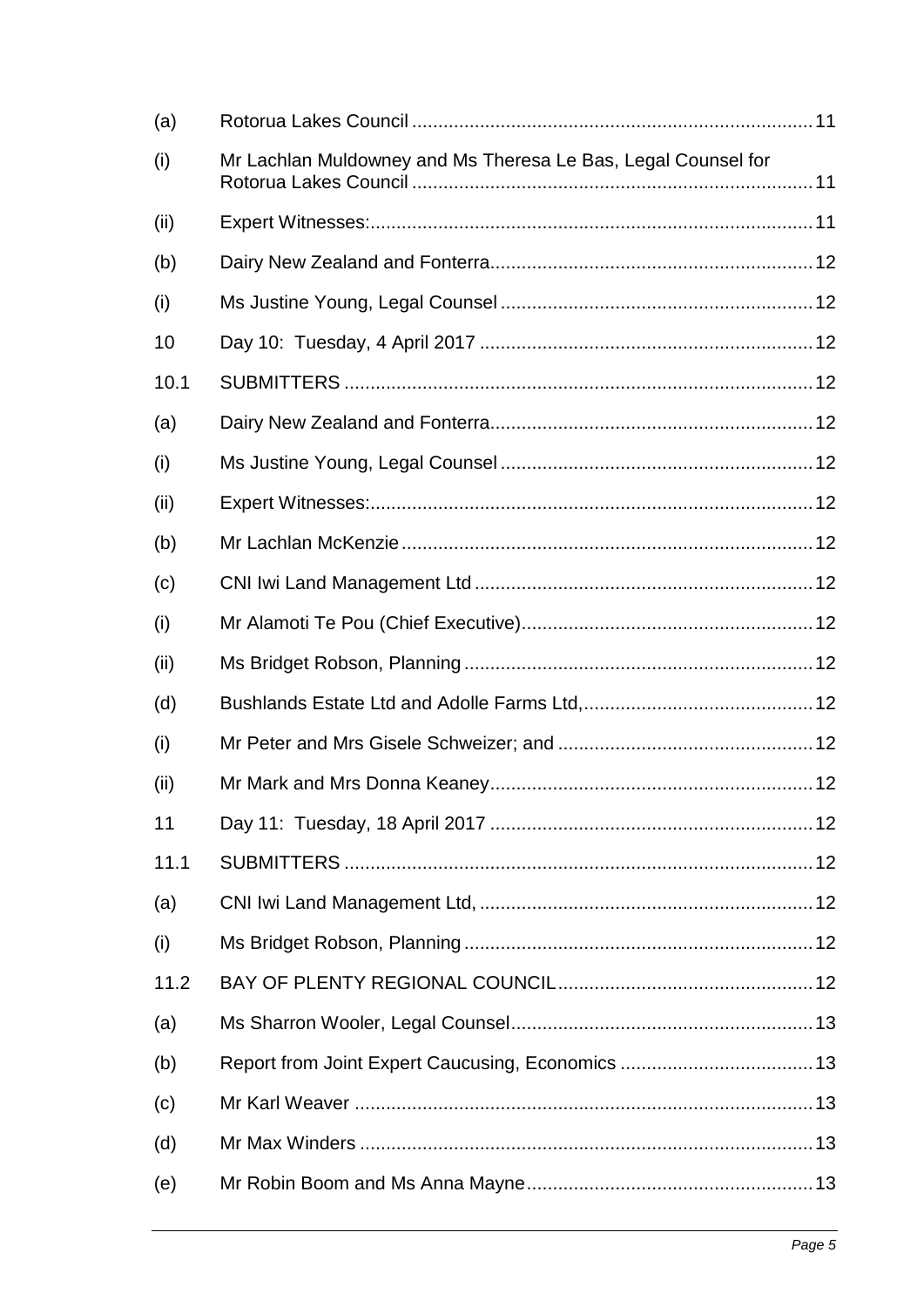| Ngāti Uenukukōpako Iwi Trust, Messrs Nireaha Pirika and Ralph Mosen 13 |  |
|------------------------------------------------------------------------|--|
| Parekarangi Trust, Messrs James Warbrick and Mark Johnston 13          |  |
|                                                                        |  |
|                                                                        |  |
|                                                                        |  |
|                                                                        |  |
| Federated Farmers New Zealand, Ms Nikki Edwards Legal Counsel  13      |  |
|                                                                        |  |
|                                                                        |  |
|                                                                        |  |
|                                                                        |  |
|                                                                        |  |
|                                                                        |  |
|                                                                        |  |
|                                                                        |  |
|                                                                        |  |
|                                                                        |  |
|                                                                        |  |
| BAY OF PLENTY REGIONAL COUNCIL, CLOSING REPLY  14                      |  |
| Ms Sharron Wooler, Legal Counsel for Bay of Plenty Regional Council 14 |  |
|                                                                        |  |
|                                                                        |  |
|                                                                        |  |
|                                                                        |  |
|                                                                        |  |
|                                                                        |  |
|                                                                        |  |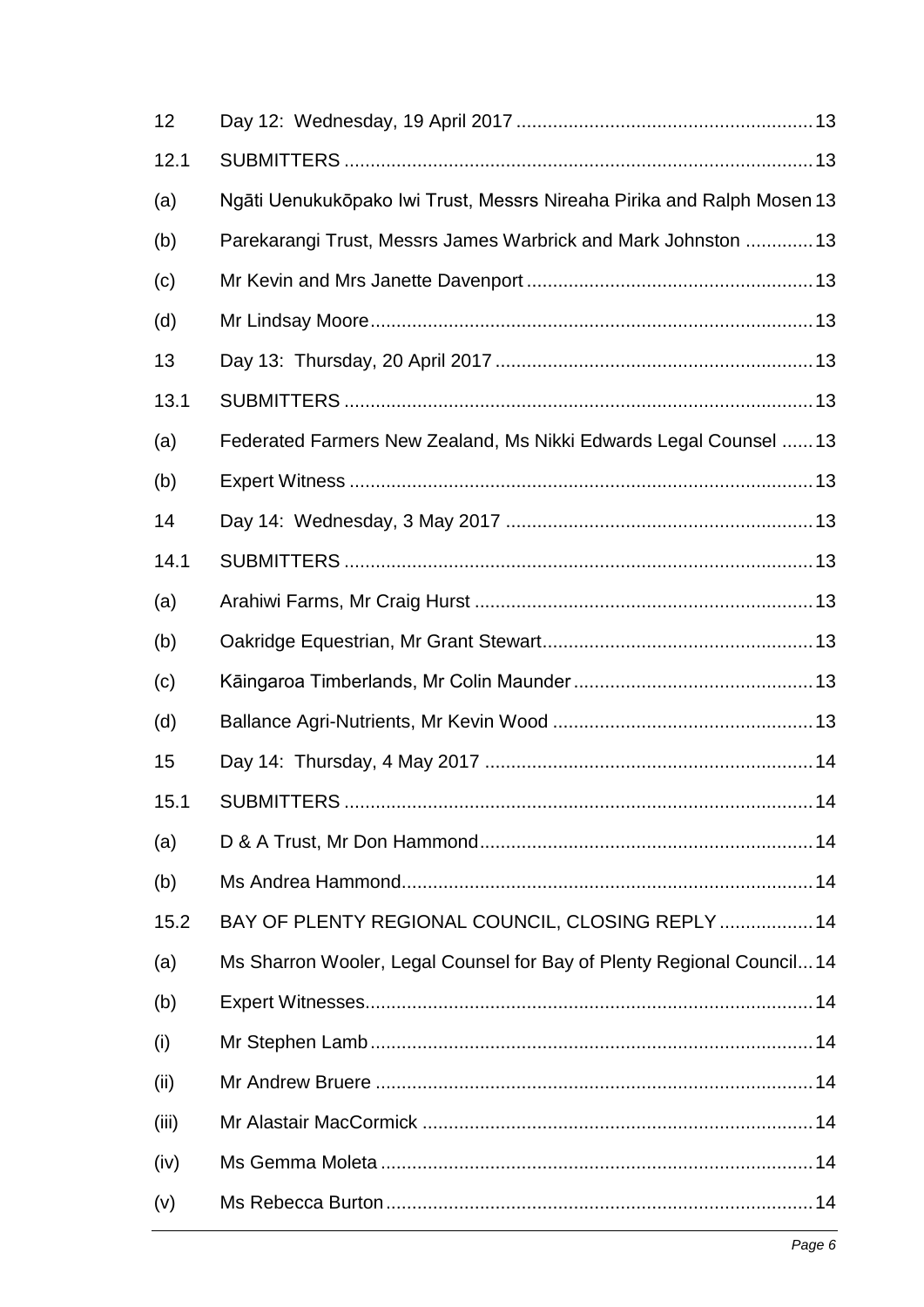| (vi) |                                                           |
|------|-----------------------------------------------------------|
|      |                                                           |
|      |                                                           |
|      |                                                           |
|      |                                                           |
|      |                                                           |
|      |                                                           |
|      |                                                           |
|      |                                                           |
|      |                                                           |
|      |                                                           |
|      |                                                           |
|      |                                                           |
|      |                                                           |
|      |                                                           |
|      |                                                           |
|      |                                                           |
|      | <b>PART C: FURTHER INFORMATION FILED WITH THE HEARING</b> |
|      |                                                           |
|      |                                                           |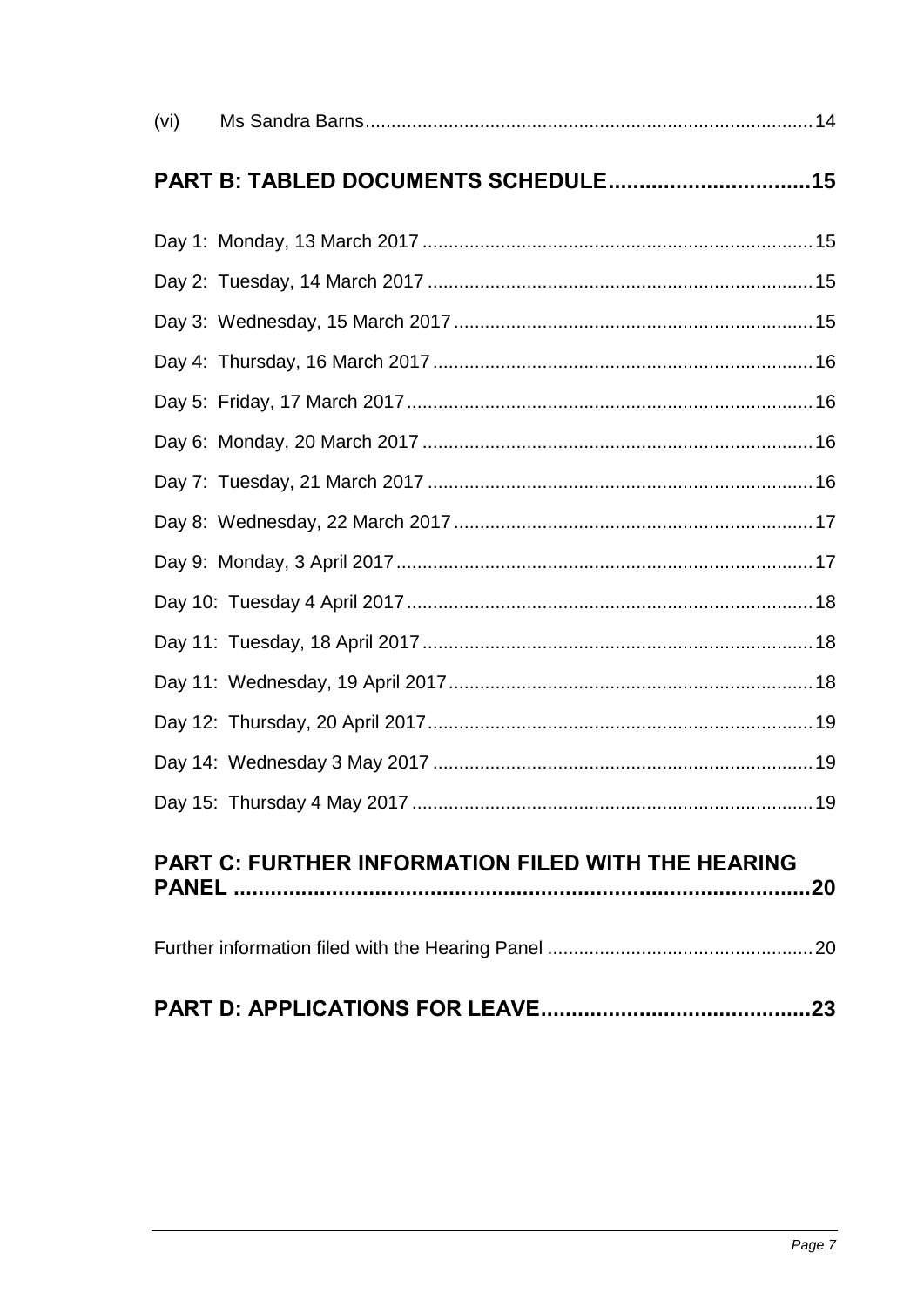## <span id="page-7-0"></span>**PART A: HEARING APPEARANCES**

#### <span id="page-7-1"></span>1 **Day 1: Monday, 13 March 2017**

- <span id="page-7-5"></span><span id="page-7-4"></span><span id="page-7-3"></span><span id="page-7-2"></span>1.1 BAY OF PLENTY REGIONAL COUNCIL
	- (a) Ms Sharron Wooler, Legal Counsel
	- (b) Expert Witnesses:
		- (i) Mr Stephen Lamb, Planning context and process
		- (ii) Ms Gemma Moleta, Māori allocation
		- (iii) Mr Andrew Bruere, Overview of science and restoration initiatives

#### <span id="page-7-8"></span><span id="page-7-7"></span><span id="page-7-6"></span>2 **Day 2: Tuesday, 14 March 2017**

- <span id="page-7-12"></span><span id="page-7-11"></span><span id="page-7-10"></span><span id="page-7-9"></span>2.1 BAY OF PLENTY REGIONAL COUNCIL
	- (a) Ms Sharron Wooler, Legal Counsel, Matters of Late Expert Evidence and Scope of Evidence
	- (b) Expert Witnesses:
		- (i) Mr Andrew Bruere
		- (ii) Professor Graeme Doole, Economic impacts at catchment level
		- (iii) Professor David Hamilton, Lake Rotorua water quality
		- (iv) Ms Sandra Barns, Economic analysis and social impacts
		- (v) Ms Nicola Smith, Economic Impacts District and regional

#### <span id="page-7-17"></span><span id="page-7-16"></span><span id="page-7-15"></span><span id="page-7-14"></span><span id="page-7-13"></span>3 **Day 3: Wednesday, 15 March 2017**

- <span id="page-7-20"></span><span id="page-7-19"></span><span id="page-7-18"></span>3.1 BAY OF PLENTY REGIONAL COUNCIL
	- (a) Expert Witnesses:
		- (i) Ms Nicola Smith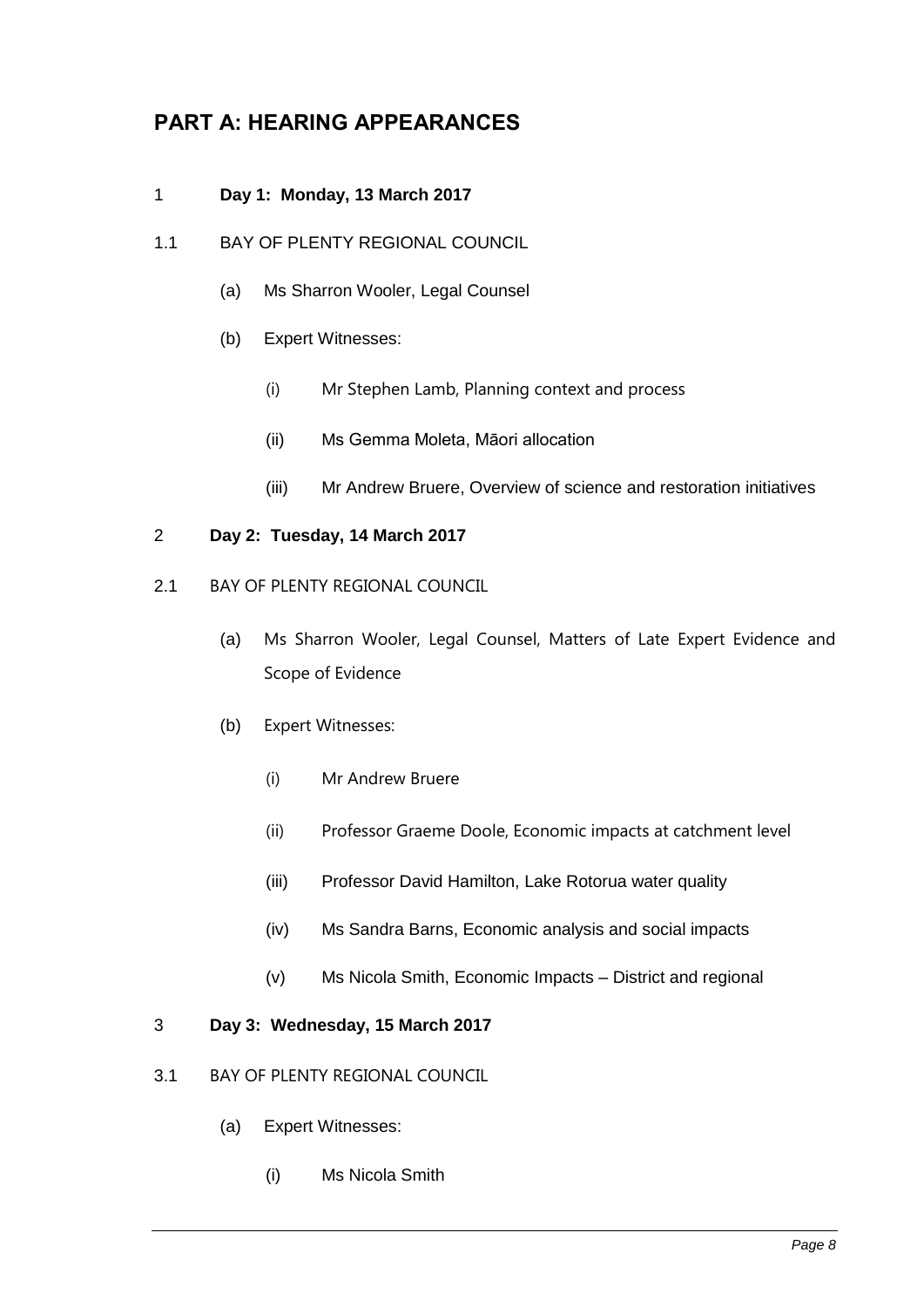- <span id="page-8-0"></span>(ii) Professor David Hamilton
- <span id="page-8-1"></span>(iii) Dr James Rutherford, Current catchment loads - ROTAN
- (iv) Mr Lee Matheson, Meeting nutrient loss targets on dairy farms
- (v) Mr Alastair MacCormick, OVERSEER

#### <span id="page-8-5"></span><span id="page-8-4"></span><span id="page-8-3"></span><span id="page-8-2"></span>3.2 SUBMITTERS

- (a) Mr Chris Hook
- <span id="page-8-6"></span>(b) Expert Witness:
	- (i) Dr Phillip Schofield

#### <span id="page-8-9"></span><span id="page-8-8"></span><span id="page-8-7"></span>3.3 BAY OF PLENTY REGIONAL COUNCIL

- (a) Expert Witness:
- (b) Mr Simon Park, The use of OVERSEER

#### <span id="page-8-11"></span><span id="page-8-10"></span>4 **Day 4: Thursday, 16 March 2017**

- <span id="page-8-14"></span><span id="page-8-13"></span><span id="page-8-12"></span>4.1 BAY OF PLENTY REGIONAL COUNCIL
	- (a) Expert Witnesses:
		- (i) Mr Simon Park
		- (ii) Mr Stephen Lamb, Cultural
		- (iii) Ms Rebecca Burton, Section 42A Report

#### <span id="page-8-18"></span><span id="page-8-17"></span><span id="page-8-16"></span><span id="page-8-15"></span>4.2 SUBMITTERS

- (a) The Fertiliser Association, Ms Bethany Bennie
- <span id="page-8-19"></span>(b) Ravensdown, Mr Chris Hanson and Ms Anna Wilks
- <span id="page-8-20"></span>(c) Rotorua District Residents and Ratepayers, Dr Reynold Macpherson and Mr Rex Charleton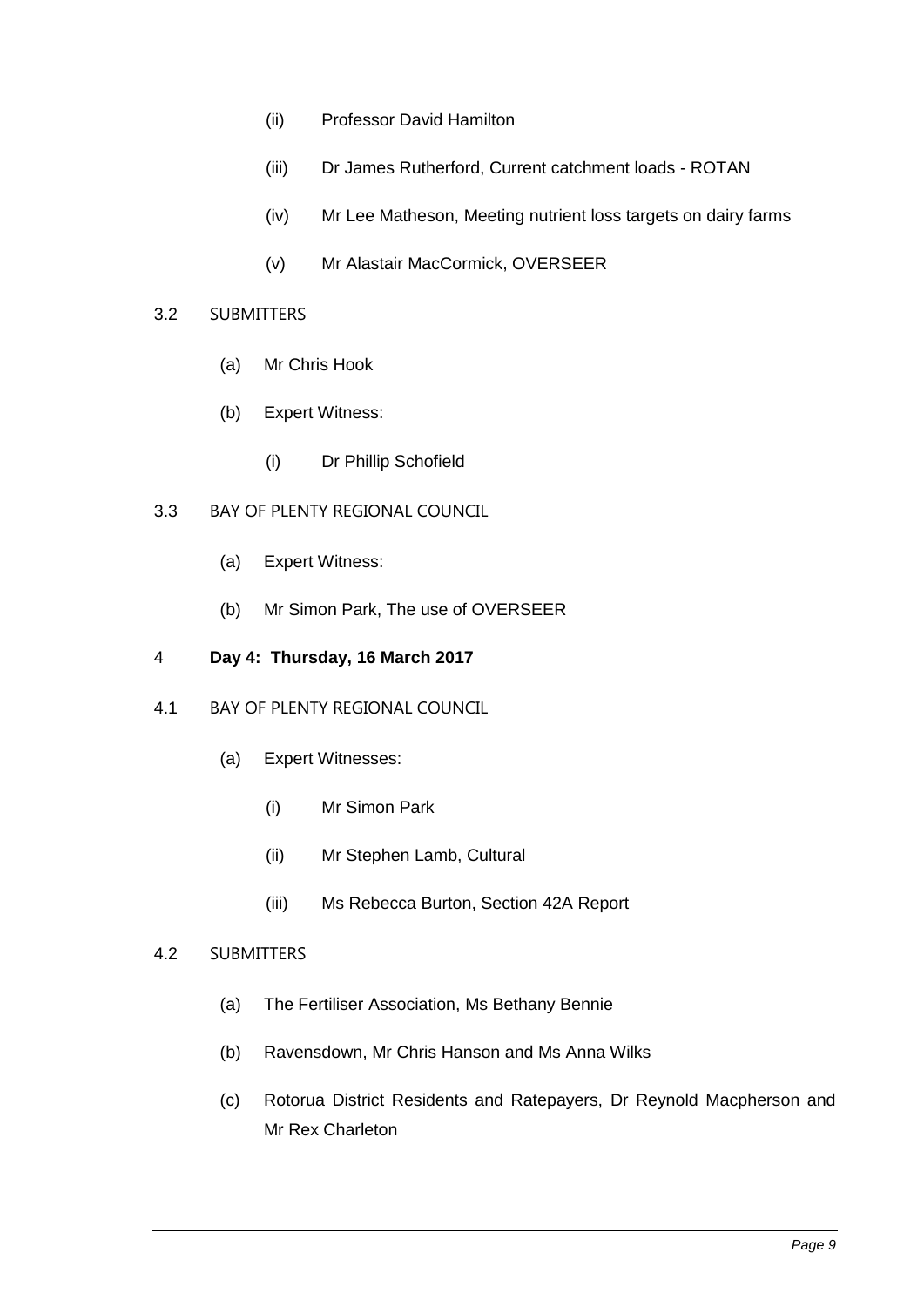#### <span id="page-9-0"></span>5 **Day 5: Friday, 17 March 2017**

#### <span id="page-9-2"></span><span id="page-9-1"></span>5.1 SUBMITTERS

- (a) Oturoa Properties Ltd, Mr Tony Cairns
- <span id="page-9-3"></span>(b) Waitetī Farms Ltd, Waitetī Whenua Trust, Ms Hera Naera
- <span id="page-9-4"></span>(c) Whakapoungakau Aggregated Lands, Ms Hera Naera
- <span id="page-9-5"></span>(d) Ngāti Whakaue Tribal Lands Inc, Ms Tina Ngatai
- <span id="page-9-6"></span>(e) Mr Paul Barton
- (f) Lakes Water Quality Society, Mr Don Atkinson

#### <span id="page-9-8"></span><span id="page-9-7"></span>6 **Day 6: Monday, 20 March 2017**

- <span id="page-9-12"></span><span id="page-9-11"></span><span id="page-9-10"></span><span id="page-9-9"></span>6.1 SUBMITTERS
	- (a) Lakes Water Quality Society, Mr Don Atkinson
	- (b) Mr Maxwell Douglas
	- (c) Lake Rotorua Primary Producers' Collective, Mrs Gisele Schweizer and Mrs Chris Paterson
	- (d) Mr Tony and Mrs Joanna Carr
	- (e) Mr Jim and Mrs Barbara Hitchcock
	- (f) PF Olsen Ltd and Hancock Forestry Management, Mr Kit Richards
	- (g) NZ Deer Farmers' Association, Ms Sharon Love

#### <span id="page-9-17"></span><span id="page-9-16"></span><span id="page-9-15"></span><span id="page-9-14"></span><span id="page-9-13"></span>7 **Day 7: Tuesday, 21 March 2017**

- <span id="page-9-21"></span><span id="page-9-20"></span><span id="page-9-19"></span><span id="page-9-18"></span>7.1 SUBMITTERS
	- (a) Gro2, Mr and Mrs Robbie Moore
	- (b) Mr Jack and Mrs Shelley Butterworth, Mr John and Mrs Nicole Butterworth
	- (c) Mr Neil Heather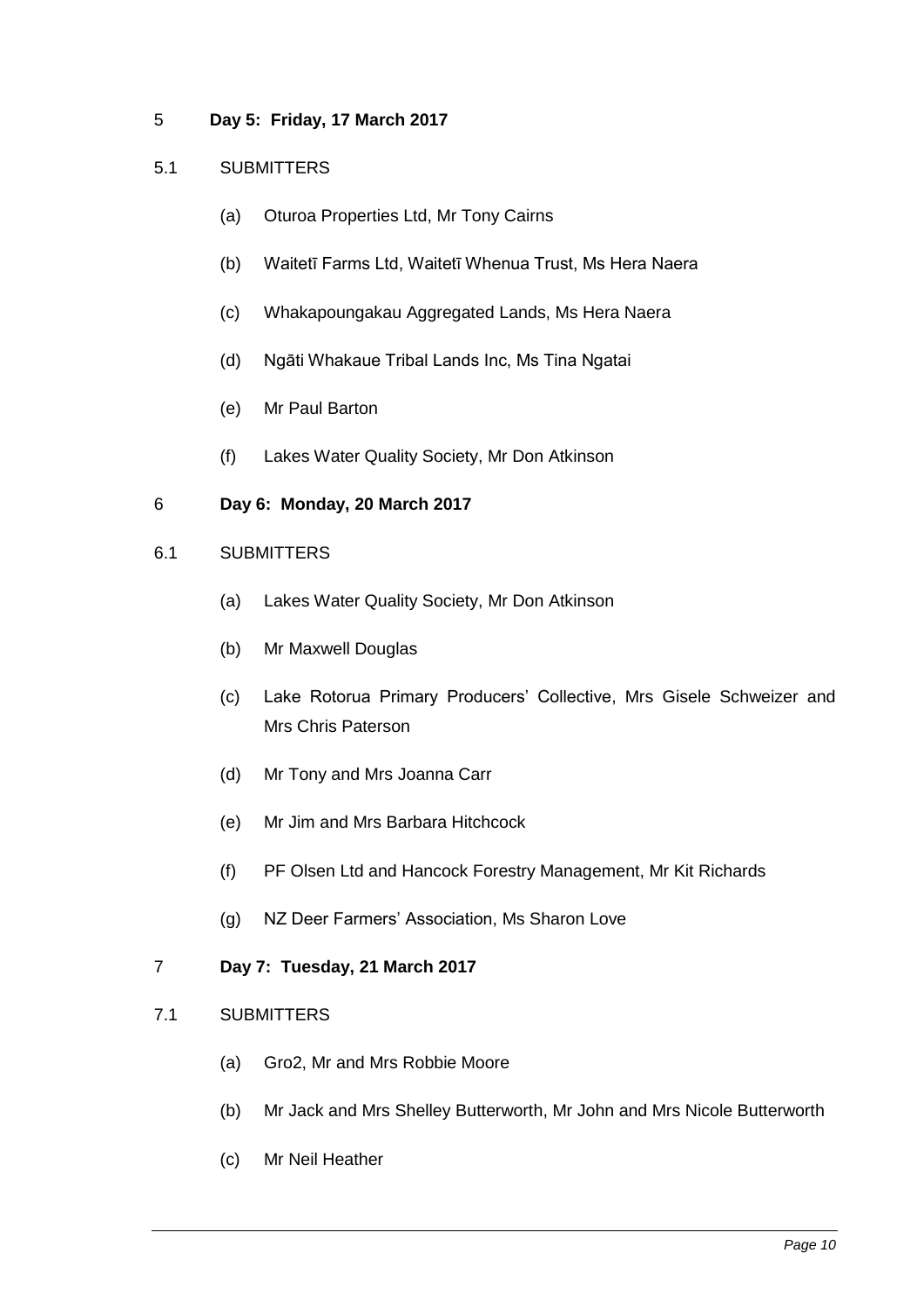- <span id="page-10-0"></span>(d) Northdale Holdings Ltd, Everard Developments Ltd, Mr and Mrs R W (Bob) Martin
- <span id="page-10-1"></span>(e) Mr Chris Sutton
- <span id="page-10-2"></span>(f) Mr Murray and Mrs Robynne Pearce
- <span id="page-10-3"></span>(g) Dibley Holdings, Awaglen Trust Partnership, Mr Mark Dibley
- <span id="page-10-4"></span>(h) Mr Jamie and Mrs Chris Paterson

#### <span id="page-10-5"></span>8 **Day 8: Wednesday, 22 March 2017**

#### <span id="page-10-7"></span><span id="page-10-6"></span>8.1 SUBMITTERS

- (a) Ms Sharon Morrell
- <span id="page-10-8"></span>(b) Scion (NZ Forest Research Institute Ltd), Mr Warren Parker
- <span id="page-10-9"></span>(c) Beef and Lamb New Zealand, Ms Corina Jordan
- <span id="page-10-10"></span>(d) Mr John and Mrs Wendy Roe
- <span id="page-10-11"></span>(e) Brown Owl Organics Ltd, Ms Jenny Lux
- (f) Mr Stuart Morrison
- <span id="page-10-13"></span><span id="page-10-12"></span>9 **Day 9: Monday, 3 April 2017**
- <span id="page-10-17"></span><span id="page-10-16"></span><span id="page-10-15"></span><span id="page-10-14"></span>9.1 SUBMITTERS
	- (a) Rotorua Lakes Council
		- (i) Mr Lachlan Muldowney and Ms Theresa Le Bas, Legal Counsel for Rotorua Lakes Council
		- (ii) Expert Witnesses:
			- (i) Mr Phil Osborne, Economics
			- (ii) Mr Simon Banks, Infrastructure
			- (iii) Mr James Fuller, Planning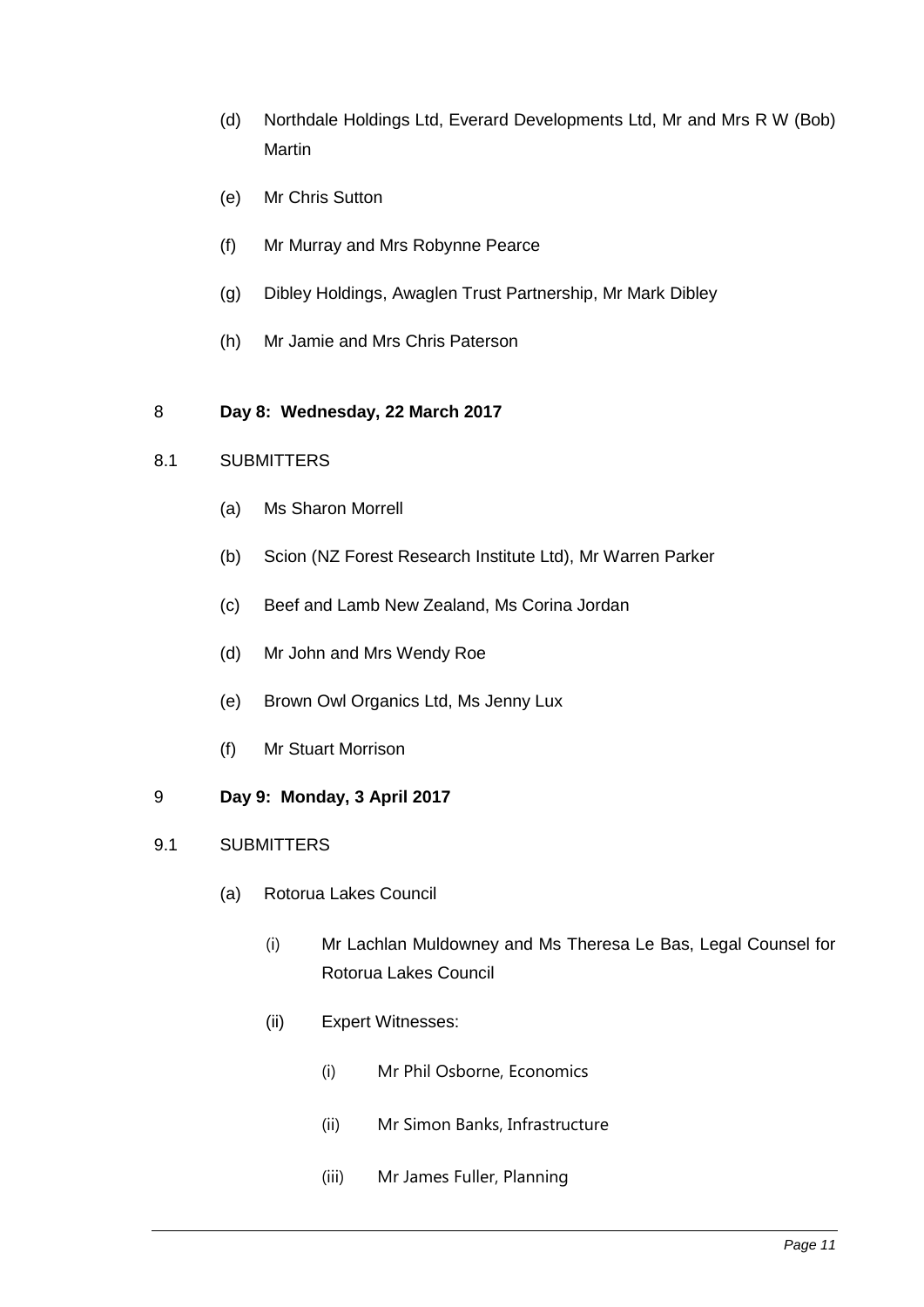- (iv) Mr Grant Eccles, Planning
- <span id="page-11-0"></span>(b) Dairy New Zealand and Fonterra
	- (i) Ms Justine Young, Legal Counsel

#### <span id="page-11-2"></span><span id="page-11-1"></span>10 **Day 10: Tuesday, 4 April 2017**

#### <span id="page-11-4"></span><span id="page-11-3"></span>10.1 SUBMITTERS

- <span id="page-11-6"></span><span id="page-11-5"></span>(a) Dairy New Zealand and Fonterra
	- (i) Ms Justine Young, Legal Counsel
	- (ii) Expert Witnesses:
		- (i) Ms Carla Muller, Economics
		- (ii) Mr Richard Allen, OVERSEER
		- (iii) Dr Thomas Stephens, Water quality
- <span id="page-11-7"></span>(b) Mr Lachlan McKenzie
- <span id="page-11-9"></span><span id="page-11-8"></span>(c) CNI Iwi Land Management Ltd
	- (i) Mr Alamoti Te Pou (Chief Executive)
	- (ii) Ms Bridget Robson, Planning
- <span id="page-11-12"></span><span id="page-11-11"></span><span id="page-11-10"></span>(d) Bushlands Estate Ltd and Adolle Farms Ltd,
	- (i) Mr Peter and Mrs Gisele Schweizer; and
	- (ii) Mr Mark and Mrs Donna Keaney
- <span id="page-11-14"></span><span id="page-11-13"></span>11 **Day 11: Tuesday, 18 April 2017**
- <span id="page-11-16"></span><span id="page-11-15"></span>11.1 SUBMITTERS
	- (a) CNI Iwi Land Management Ltd,
		- (i) Ms Bridget Robson, Planning
- <span id="page-11-18"></span><span id="page-11-17"></span>11.2 BAY OF PLENTY REGIONAL COUNCIL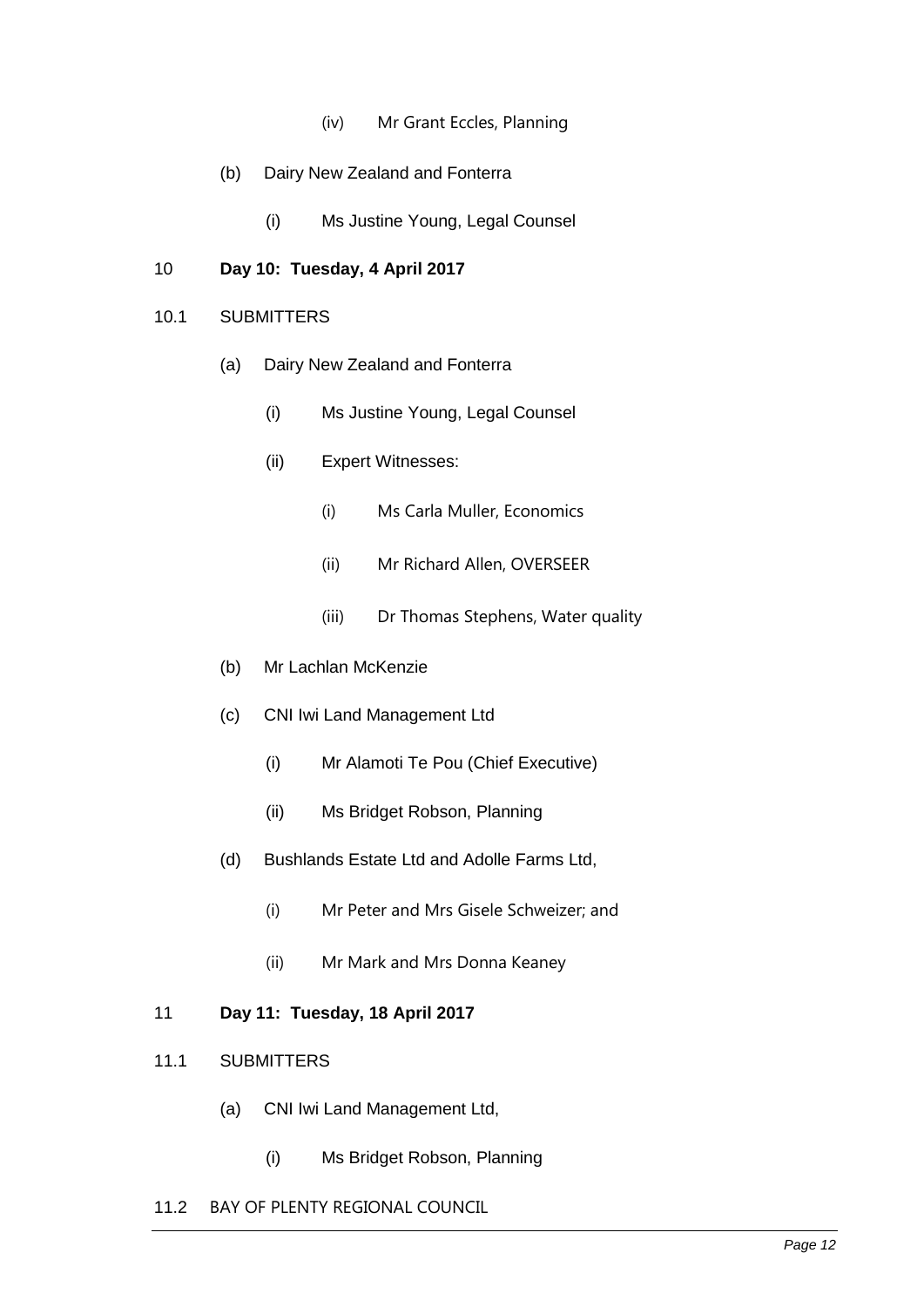- <span id="page-12-0"></span>(a) Ms Sharron Wooler, Legal Counsel
- <span id="page-12-1"></span>(b) Report from Joint Expert Caucusing, Economics
- <span id="page-12-2"></span>(c) Mr Karl Weaver
- <span id="page-12-3"></span>(d) Mr Max Winders
- (e) Mr Robin Boom and Ms Anna Mayne
- <span id="page-12-5"></span><span id="page-12-4"></span>12 **Day 12: Wednesday, 19 April 2017**

#### <span id="page-12-7"></span><span id="page-12-6"></span>12.1 SUBMITTERS

- (a) Ngāti Uenukukōpako Iwi Trust, Messrs Nireaha Pirika and Ralph Mosen
- <span id="page-12-8"></span>(b) Parekarangi Trust, Messrs James Warbrick and Mark Johnston
- <span id="page-12-9"></span>(c) Mr Kevin and Mrs Janette Davenport
- (d) Mr Lindsay Moore
- <span id="page-12-11"></span><span id="page-12-10"></span>13 **Day 13: Thursday, 20 April 2017**

#### <span id="page-12-13"></span><span id="page-12-12"></span>13.1 SUBMITTERS

- (a) Federated Farmers New Zealand, Ms Nikki Edwards Legal Counsel
- <span id="page-12-14"></span>(b) Expert Witness
	- (i) Ms Elizabeth McGruddy

#### <span id="page-12-15"></span>14 **Day 14: Wednesday, 3 May 2017**

#### <span id="page-12-17"></span><span id="page-12-16"></span>14.1 SUBMITTERS

- (a) Arahiwi Farms, Mr Craig Hurst
- <span id="page-12-18"></span>(b) Oakridge Equestrian, Mr Grant Stewart
- <span id="page-12-19"></span>(c) Kāingaroa Timberlands, Mr Colin Maunder
- <span id="page-12-20"></span>(d) Ballance Agri-Nutrients, Mr Kevin Wood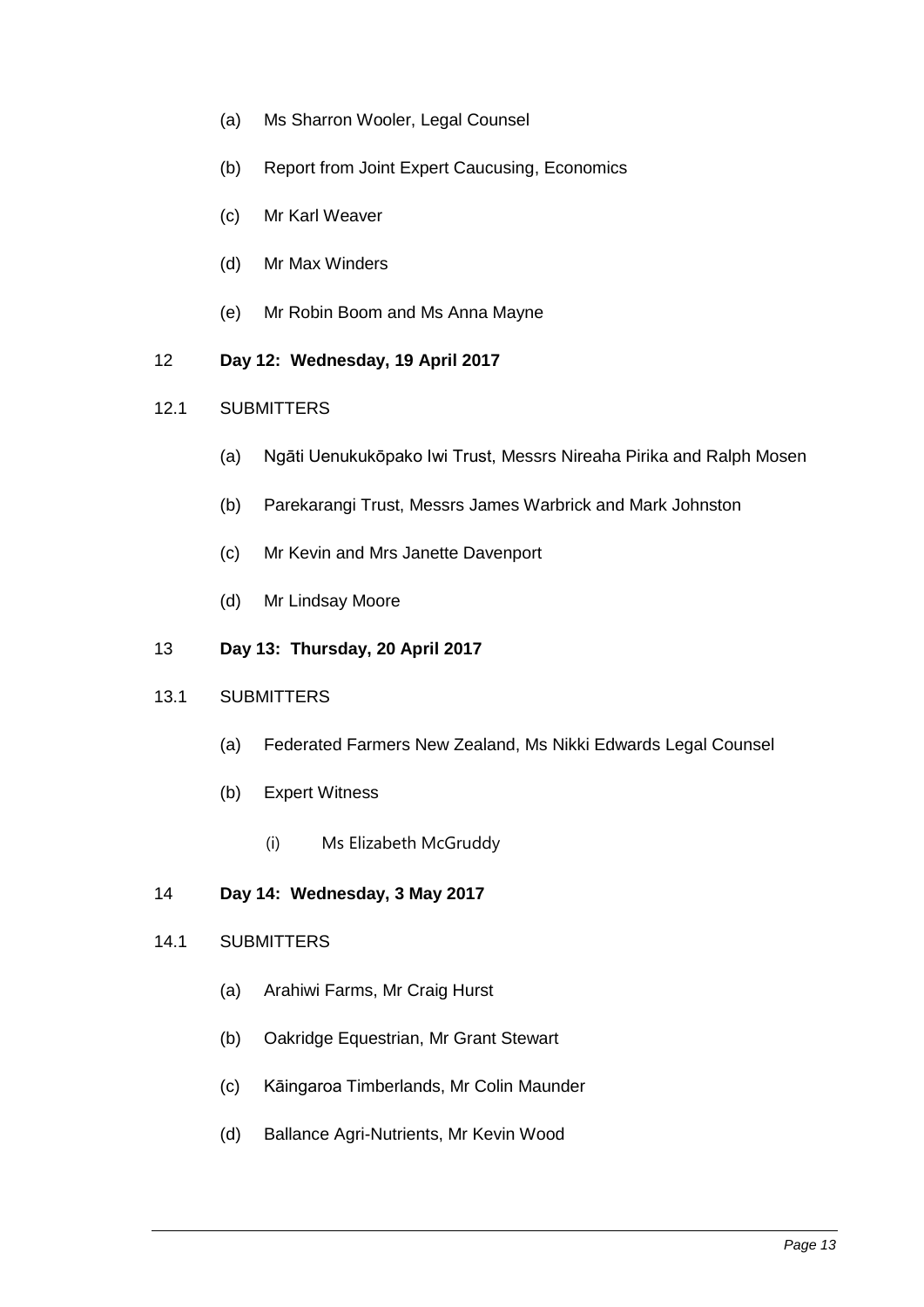#### <span id="page-13-0"></span>15 **Day 14: Thursday, 4 May 2017**

#### <span id="page-13-2"></span><span id="page-13-1"></span>15.1 SUBMITTERS

- (a) D & A Trust, Mr Don Hammond
- (b) Ms Andrea Hammond

#### <span id="page-13-5"></span><span id="page-13-4"></span><span id="page-13-3"></span>15.2 BAY OF PLENTY REGIONAL COUNCIL, CLOSING REPLY

- (a) Ms Sharron Wooler, Legal Counsel for Bay of Plenty Regional Council
- <span id="page-13-12"></span><span id="page-13-11"></span><span id="page-13-10"></span><span id="page-13-9"></span><span id="page-13-8"></span><span id="page-13-7"></span><span id="page-13-6"></span>(b) Expert Witnesses
	- (i) Mr Stephen Lamb
	- (ii) Mr Andrew Bruere
	- (iii) Mr Alastair MacCormick
	- (iv) Ms Gemma Moleta
	- (v) Ms Rebecca Burton
	- (vi) Ms Sandra Barns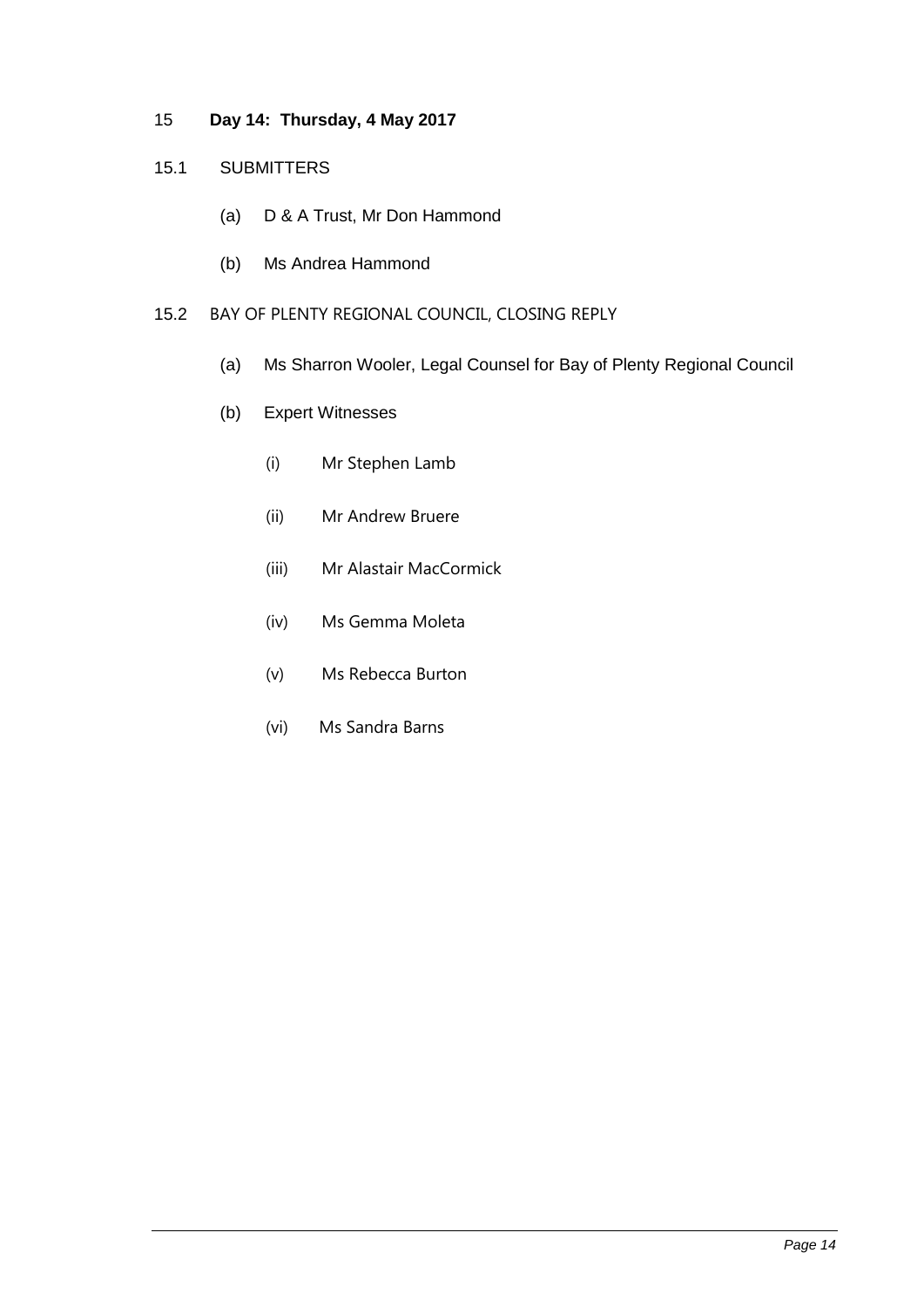# <span id="page-14-0"></span>**PART B: TABLED DOCUMENTS SCHEDULE**

<span id="page-14-3"></span><span id="page-14-2"></span><span id="page-14-1"></span>

| Day 1: Monday, 13 March 2017 |                                                                                                                                                                                                                                        |                        |
|------------------------------|----------------------------------------------------------------------------------------------------------------------------------------------------------------------------------------------------------------------------------------|------------------------|
| 1.                           | Memorandum on Behalf of Federated Farmers dated 12 March 2017                                                                                                                                                                          | Submitter<br>#75/FS12  |
| 2.                           | Legal Submissions dated 6 March 2017                                                                                                                                                                                                   | <b>BOPRC</b>           |
| 3.                           | Case Law Decision No [2015] NZEnvC 100 TKC Holdings Ltd and<br>Matakana Island Investment Groups Ltd and Blakely Pacific Ltd and<br>Carrus Corporation Ltd, Appellants and Western Bay of Plenty District<br>Council, Respondent       | <b>BOPRC</b>           |
| 4.                           | Summary of Evidence, Stephen Lamb                                                                                                                                                                                                      | <b>BOPRC</b>           |
| 5.                           | Attachment A - Iwi Resource Management Policies                                                                                                                                                                                        | <b>BOPRC</b>           |
| 6.                           | Summary of Evidence/Rebuttal Statements, Alastair MacCormick                                                                                                                                                                           | <b>BOPRC</b>           |
| 7.                           | Summary of Evidence/Rebuttal Statements, Andrew Bruere                                                                                                                                                                                 | <b>BOPRC</b>           |
| 8.                           | Summary of Evidence/Rebuttal Statements, Professor David Hamilton                                                                                                                                                                      | <b>BOPRC</b>           |
| 9.                           | Summary of Evidence/Rebuttal Statements, Professor Graeme Doole                                                                                                                                                                        | <b>BOPRC</b>           |
| 10.                          | Summary of Evidence/Rebuttal Statements, Dr James Rutherford,<br>Presentation                                                                                                                                                          | <b>BOPRC</b>           |
| 11.                          | Summary of Evidence/Rebuttal Statements, Lee Matheson                                                                                                                                                                                  | <b>BOPRC</b>           |
| 12.                          | Summary of Evidence/Rebuttal Statements, Nicola Smith                                                                                                                                                                                  | <b>BOPRC</b>           |
| 13.                          | Summary of Evidence/Rebuttal Statements, Rebecca Burton                                                                                                                                                                                | <b>BOPRC</b>           |
| 14.                          | Summary of Evidence/Rebuttal Statements, Sandra Burns                                                                                                                                                                                  | <b>BOPRC</b>           |
| 15.                          | Summary of Evidence/Rebuttal Statements, Simon Park                                                                                                                                                                                    | <b>BOPRC</b>           |
| 16.                          | Memorandum on behalf of Behalf of BOPRC dated 10 March 2017<br>regarding Memorandum 7 and 8 of the Hearing Panel and expert<br>evidence received from submitters                                                                       | <b>BOPRC</b>           |
|                              | Day 2: Tuesday, 14 March 2017                                                                                                                                                                                                          |                        |
| 17.                          | Further information filed by BOPRC - Maps - Land use for maori land,<br>land use capability classes for maori land, bush and scrub, landuse for<br>maori land - excluding settlement land (Gemma Moleta)                               | <b>BOPRC</b>           |
| 18.                          | Attachment B - Decision No [2015] NZEnvC 100 TKC Holdings Ltd and<br>Matakana Island Investment Groups Ltd and Blakely Pacific Ltd and<br>Carrus Corporation Ltd, Appellants and Western Bay of Plenty District<br>Council, Respondent | <b>BOPRC</b>           |
|                              | Day 3: Wednesday, 15 March 2017                                                                                                                                                                                                        |                        |
| 19.                          | Updated Summary Evidence of Rebbeca Burton for BOPRC                                                                                                                                                                                   | <b>BOPRC</b>           |
| 20.                          | Christopher Hook, Presentation and Summary of Evidence                                                                                                                                                                                 | Submitter#<br>90/FS01  |
| 21.                          | Attachment A - Reduction of Nitorgen and Phosphate fertiliser inputs<br>while increasing pasture production                                                                                                                            | Submitter #<br>90/FS01 |
| 22.                          | Further information filed by BOPRC - National Policy Statement for<br>Freshwater Management Implementation                                                                                                                             | <b>BOPRC</b>           |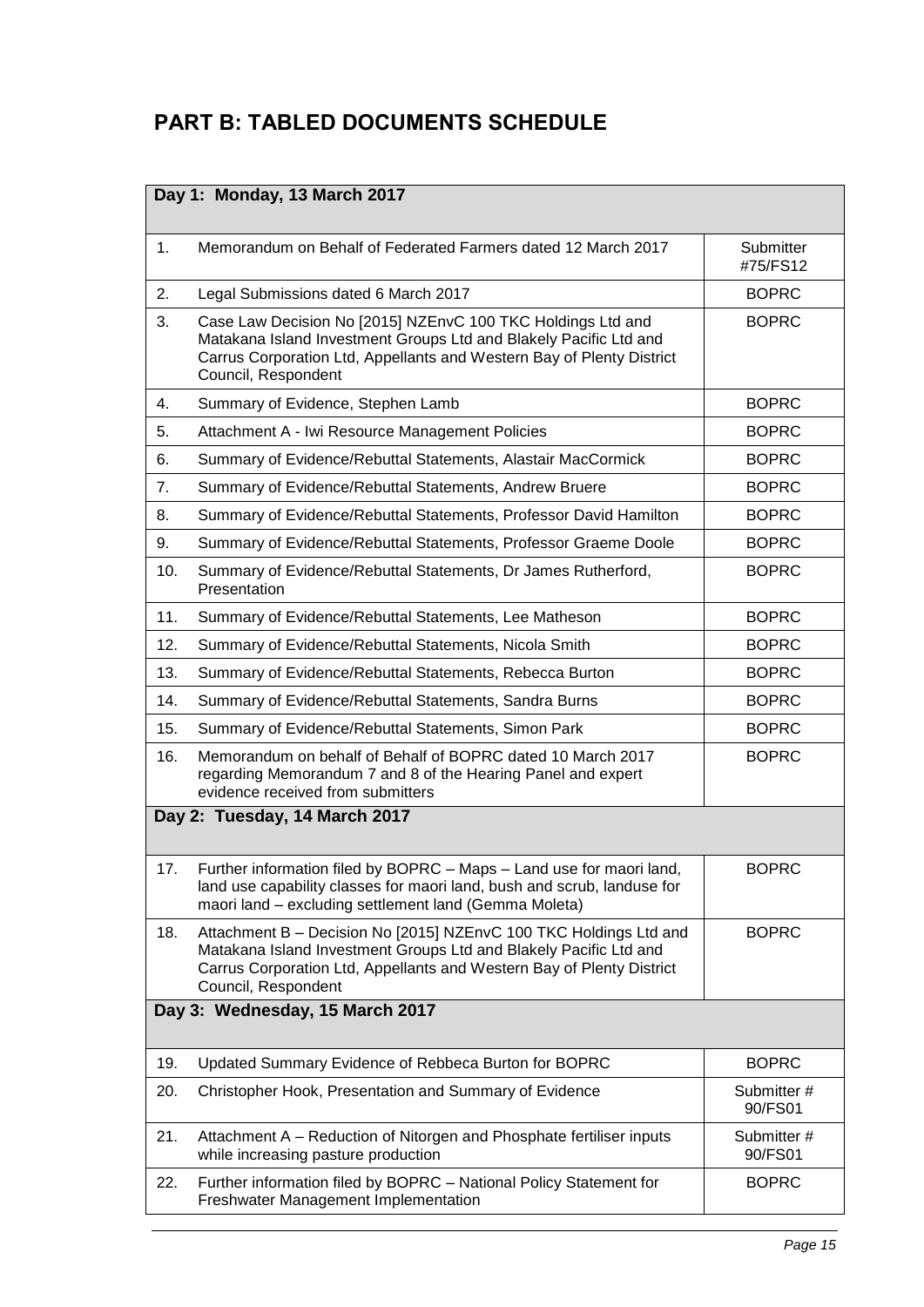<span id="page-15-3"></span><span id="page-15-2"></span><span id="page-15-1"></span><span id="page-15-0"></span>

| Day 4: Thursday, 16 March 2017                                                                                                                                 |                       |
|----------------------------------------------------------------------------------------------------------------------------------------------------------------|-----------------------|
| 23. The Fertiliser Association, Summary of Evidence, Bethany Bennie                                                                                            | Submitter#<br>70/FS20 |
| 24. Ravensdown Ltd, Summary of Evidence and Presentation,<br><b>Christopher Hansen</b>                                                                         | Submitter<br>#43/FS19 |
| 25. Summary of Evidence, Gregory Sneath                                                                                                                        | Expert                |
| 26. Rotorua District Residents and Ratepayers, Summary of Evidence, Dr<br>Reynold Macpherson and Rex Charleton                                                 | Submitter #72         |
| Day 5: Friday, 17 March 2017                                                                                                                                   |                       |
| 27. Oturoa Properties Ltd, Tony Cairns, Presentation and Summary of<br>Evidence                                                                                | Submitter #50         |
| 28. Waitetī Frams Ltd, Waitetī Whenua Trust, Summary of Evidence, Hera<br>Naera                                                                                | Submitter#<br>85/FS9  |
| 29. Whakapoungakau Aggregated Lands, Summary of Evidence, Aaron<br>Taikato                                                                                     | Submitter #86         |
| 30. Ngāti Whakaue Tribal Lands Inc, Presentation and Summary of<br>Evidence                                                                                    | Submitter #37         |
| 31. Paul Barton, Presentation and Summary of Evidence                                                                                                          | Submitter #79         |
| 32. Lake Water Quality Society, Presentation and Summary of Evidence                                                                                           | Submitter #14         |
| 33. Further information filed by BOPRC - Freshwater in the Bay of Plenty<br>- Comparison against the National Framework Objectives                             | <b>BOPRC</b>          |
| Day 6: Monday, 20 March 2017                                                                                                                                   |                       |
|                                                                                                                                                                |                       |
| 34. Maxwell Douglas, Summary of Evidence                                                                                                                       | Submitter #58         |
| 35. Lake Rotorua Primary Producers' Collective, Presentation and<br>Summary of Evidence                                                                        | Submitter #66         |
| 36. Attachment A – Collective Presentation for the StAG Meeting of 24<br>September 2015 re intergrated framework and the current version of<br>the draft rules |                       |
| 37. Tony and Joanna Carr, Presentation and Summary of Evidence                                                                                                 | Submitter #78         |
| 38. Jim and Barbara Hitchcock, Summary of Evidence                                                                                                             | Submitter #52         |
| 39. P F Olsen Ltd and Hancock Forestry Management, Kit Richards,<br>Summary of Evidence                                                                        | Submitter#<br>73/FS14 |
| 40. NZ Deer Farmers' Association, Sharon Love, Summary of Evidence                                                                                             | Submitter #55         |
| 41. Further information filed by BOPRC, S Lamb - Area of benchmarked<br>and non-benchmarked land by land use sector                                            | <b>BOPRC</b>          |
| 42. Attachment A - AgFirst Letter dated 14 February 2017 re questions<br>relating to changes in NDA allowances                                                 |                       |
| 43. Attachment B - Email dated 16 September 2015 re corrections to<br>information on draft rules                                                               |                       |
| Day 7: Tuesday, 21 March 2017                                                                                                                                  |                       |
| 44. Gro2, Robbie Moore, Presentation and Summary of Evidence                                                                                                   | Submitter #27         |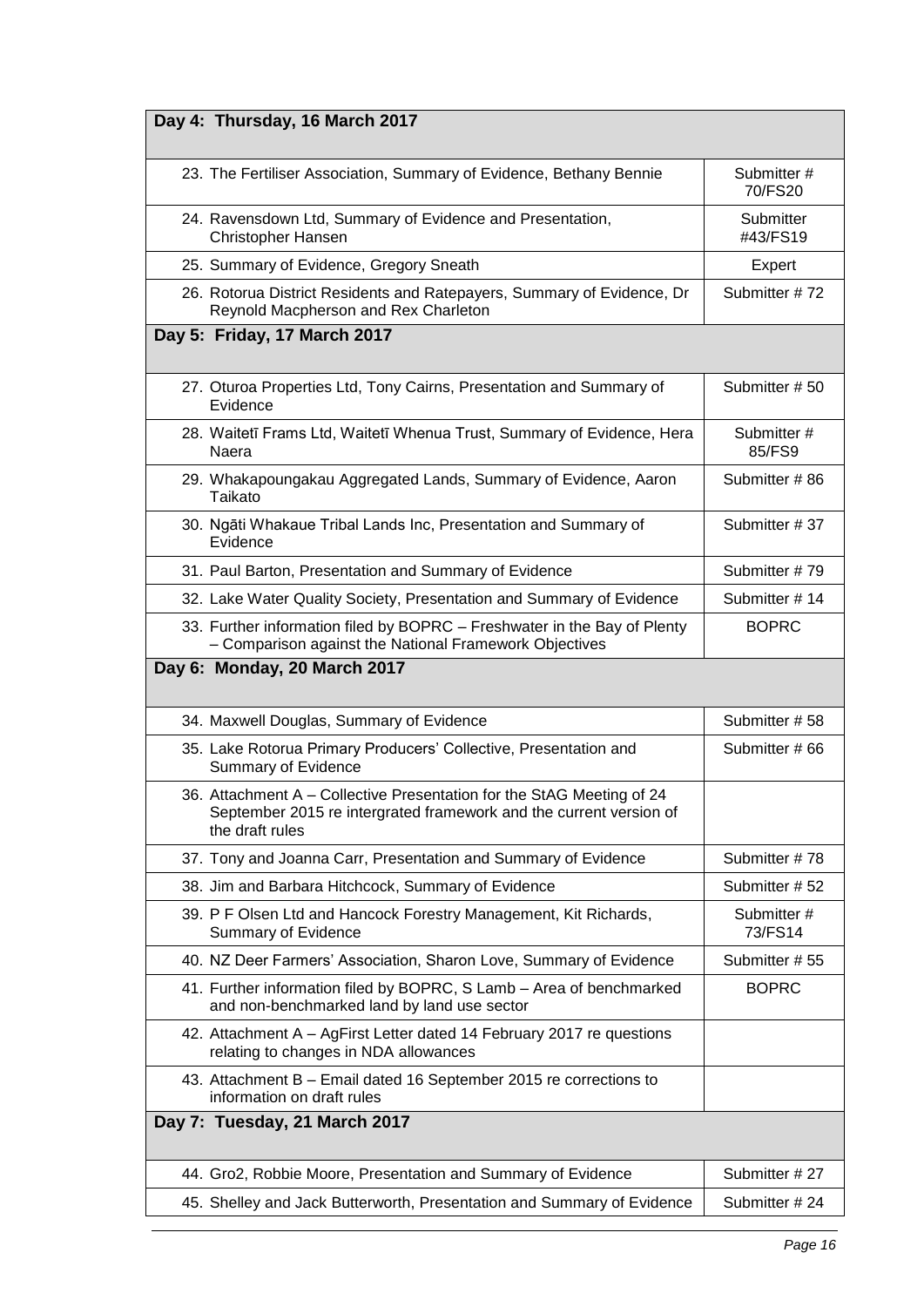<span id="page-16-1"></span><span id="page-16-0"></span>

| 46. Neil Heather, Presentation and Summary of Evidence                                                                                                                                                                                                                               | Submitter #16         |
|--------------------------------------------------------------------------------------------------------------------------------------------------------------------------------------------------------------------------------------------------------------------------------------|-----------------------|
| 47. Northdale Holdings Ltd, Everard Developments Ltd, R W (Bob) Martin<br><b>Summary of Evidence</b>                                                                                                                                                                                 | Submitter #59         |
| 48. Chris Sutton, Summary of Evidence                                                                                                                                                                                                                                                | Submitter #34         |
| 49. Murray and Robynne Pearce, Summary of Evidence                                                                                                                                                                                                                                   | Submitter#<br>15/FS17 |
| 50. Dibley Holdings, Awaglen Trust Partnership, Mark Dibley, Summary of<br>Evidence                                                                                                                                                                                                  | Submitter #18         |
| 51. Jamie and Chris Paterson, Presentation and Summary of Evidence                                                                                                                                                                                                                   | Submitter #81         |
| 52. Further information filed by BOPRC, S Lamb - EPA US Environmental<br>Protection Agency - Preventing Eutrophication: Scientific Support for<br>Dual Nutrient Criteria, February 2015                                                                                              | <b>BOPRC</b>          |
| Day 8: Wednesday, 22 March 2017                                                                                                                                                                                                                                                      |                       |
| 53. Sharon Morrell, Presentation and Summary of Evidence                                                                                                                                                                                                                             | Submitter #62         |
| 54. Beef and Land New Zealand, Corina Jordan, Summary of Evidence                                                                                                                                                                                                                    | Submitter #61         |
| 55. Scion - NZ Forest Research Institute Ltd, Warren Parker, Presentation<br>and Summary of Evidence                                                                                                                                                                                 | Submitter #71         |
| 56. Wendy and John Roe, Presentation and Summary of Evidence                                                                                                                                                                                                                         | Submitter #4          |
| 57. Brown Owl Organics Inc, Jenny Lux, Summary of Evidence                                                                                                                                                                                                                           | Submitter #21         |
| 58. Stuart Morrison, Summary of Evidence                                                                                                                                                                                                                                             | Submitter #82         |
| Day 9: Monday, 3 April 2017                                                                                                                                                                                                                                                          |                       |
| 59. Rotorua Lakes Council, Legal Submissions and Presentation                                                                                                                                                                                                                        | Submitter #26         |
| 60. Attachment A - Decision no [2016] NZEnvC 191 - proposed Plan<br>Change 72 (Rangiuru Business Park) to the Western Bay of Plenty<br>District Plan and Bluehaven Management Ltd, Rotorua District<br>Council, Appellants and Western Bay of Plenty District Council,<br>Respondent |                       |
| 61. Attachment B - High Court, Judgment of the Hon Justice Kōs CIV<br>2012-454-764 between Palmerston North City Council, Appellant and<br>Motor Machinists Ltd, Respondent                                                                                                          |                       |
| 62. Attachment C - High Court, Reserved Judgement of William Young J<br>AP 34/02 between Clearwater Resort Ltd and Canterbury Golf<br>Internation Ltd, Appellant and Christchurch City Council, Respondent                                                                           |                       |
| 63. Affidavit of Geoffrey Williams Chief Executive for Rotorua Lakes<br>Council (unsworn state due to illness)                                                                                                                                                                       |                       |
| 64. Summary of Evidence of Bethany Bennie for The Fertiliser Association<br>of New Zealand to provide further information as requested by the<br>Hearing Panel on 16 March 2017                                                                                                      | Submitter#<br>70/FS20 |
| 65. Further Evidence for the BOPRC dated 2 April 2017                                                                                                                                                                                                                                | <b>BOPRC</b>          |
| 66. Attachment A – Report on non-benchmarked land allocation;<br>addendum to the evidence of Stephen Lamb                                                                                                                                                                            |                       |
| 67. Attachment B - Lake Rotorua Catchment small block sector review                                                                                                                                                                                                                  |                       |
| 68. Further Evidence for the BOPRC dated 31 March 2017 -                                                                                                                                                                                                                             | <b>BOPRC</b>          |
| 69. Attachment A – Report on agreed proposed amendments and<br>outstanding issues relating to the Wastewater Treatment Plant                                                                                                                                                         |                       |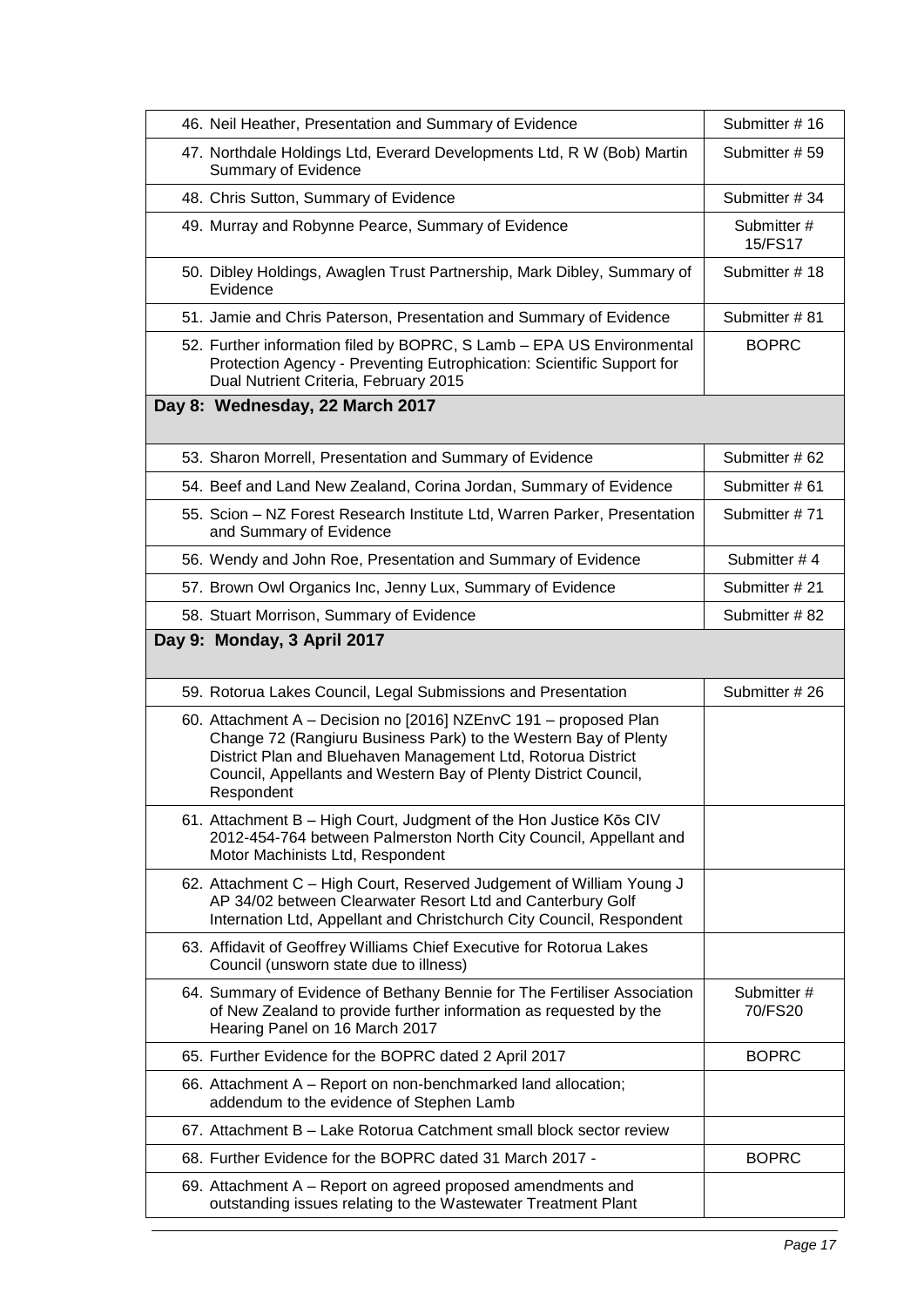<span id="page-17-2"></span><span id="page-17-1"></span><span id="page-17-0"></span>

| 70. Rotorua Lakes Council, Whiteboard notes, Presentation and Summary<br>of Evidence                                                                                                             | Submitter #26         |
|--------------------------------------------------------------------------------------------------------------------------------------------------------------------------------------------------|-----------------------|
| 71. Phil Osborne, Summary of Evidence                                                                                                                                                            | Expert                |
| 72. Simon Banks, Summary of Evidence                                                                                                                                                             | Expert                |
| 73. James Fuller, Summary of Evidence                                                                                                                                                            | Expert                |
| 74. Grant Eccles, Summary of Evidence                                                                                                                                                            | Expert                |
| 75. Fonterra/Dairy New Zealand, Legal Submissions                                                                                                                                                | Submitter #64         |
| 76. Carla Muller, Summary of Evidence                                                                                                                                                            | Expert                |
| 77. Dr Thomas Stephens, Summary of Evidence                                                                                                                                                      | Expert                |
| 78. Richard Allen, Presentation and Summary of Evidence                                                                                                                                          | Expert                |
| 79. CNI Iwi Holdings Ltd, Presentation and Summary of Evidence                                                                                                                                   | Submitter #<br>49/FS6 |
| 80. Bridget Robson, Summary of Evidence                                                                                                                                                          | Expert                |
| Day 10: Tuesday 4 April 2017                                                                                                                                                                     |                       |
| 81. Further Supplementary Statement of Evidence of Christopher Hansen<br>for Ravensdown Ltd dated 3 April 2017 to provide further information<br>requested by the Hearing Panel on 16 March 2017 | Submitter<br>#43/FS19 |
| 82. Dairy New Zealand and Fonterra, Legal Submissions                                                                                                                                            | Submitter #64         |
| 83. Attachment A - Industry-agreed Good Management Practicers relating<br>to water quality, Canterbury Matrix of Good Management Project, 9<br>April 2015                                        |                       |
| 84. Dr Thomas Stephens - Summary of Expert Evidence updated to<br>include outcome of expert caucusing 3 April 2017                                                                               |                       |
| 85. Lachlan McKenzie, Presentation and Summary of Evidence                                                                                                                                       | Submitter #53         |
| 86. Bushlands Estate Ltd and Adolle Farms Ltd, SOE                                                                                                                                               | Submitter #83         |
| 87. CNI Iwi Holdings Ltd, Presentations                                                                                                                                                          | Submitter#<br>49/FS6  |
| 88. Alamoti Te Pou, Statement of Evidence                                                                                                                                                        |                       |
| 89. Attachment A - Lake Rotorua Underutilised Māori Land Analysis report<br>prepared by Perrin Ag Consultants Ltd, 16 May 2016;<br>90. Under-utilised Māori Land Analysis                        |                       |
| Day 11: Tuesday, 18 April 2017                                                                                                                                                                   |                       |
| 91. CNI Iwi Land Management Ltd - Bridget Robson, Summary of<br>Evidence                                                                                                                         | Submitter#<br>16/FS6  |
| 92. Karl Weaver, Presentation and Summary of Evidence                                                                                                                                            | Submitter #67         |
| 93. Grant Stewart, Presentation and Summary of Evidence                                                                                                                                          | Submitter #28         |
| 94. Robin Boom, Summary of Evidence                                                                                                                                                              | Submitter # 05        |
| Day 11: Wednesday, 19 April 2017                                                                                                                                                                 |                       |
| 95. Ngāti Uenukukopaki lwi Trust                                                                                                                                                                 | Submitter # FS04      |
| 96. Parekarangi Trust, James Warbrick and Mark Johnston                                                                                                                                          | Submitter #48         |
| 97. Kevin and Janette Davenport, Presentation and Summary of Evidence                                                                                                                            | Submitter #28         |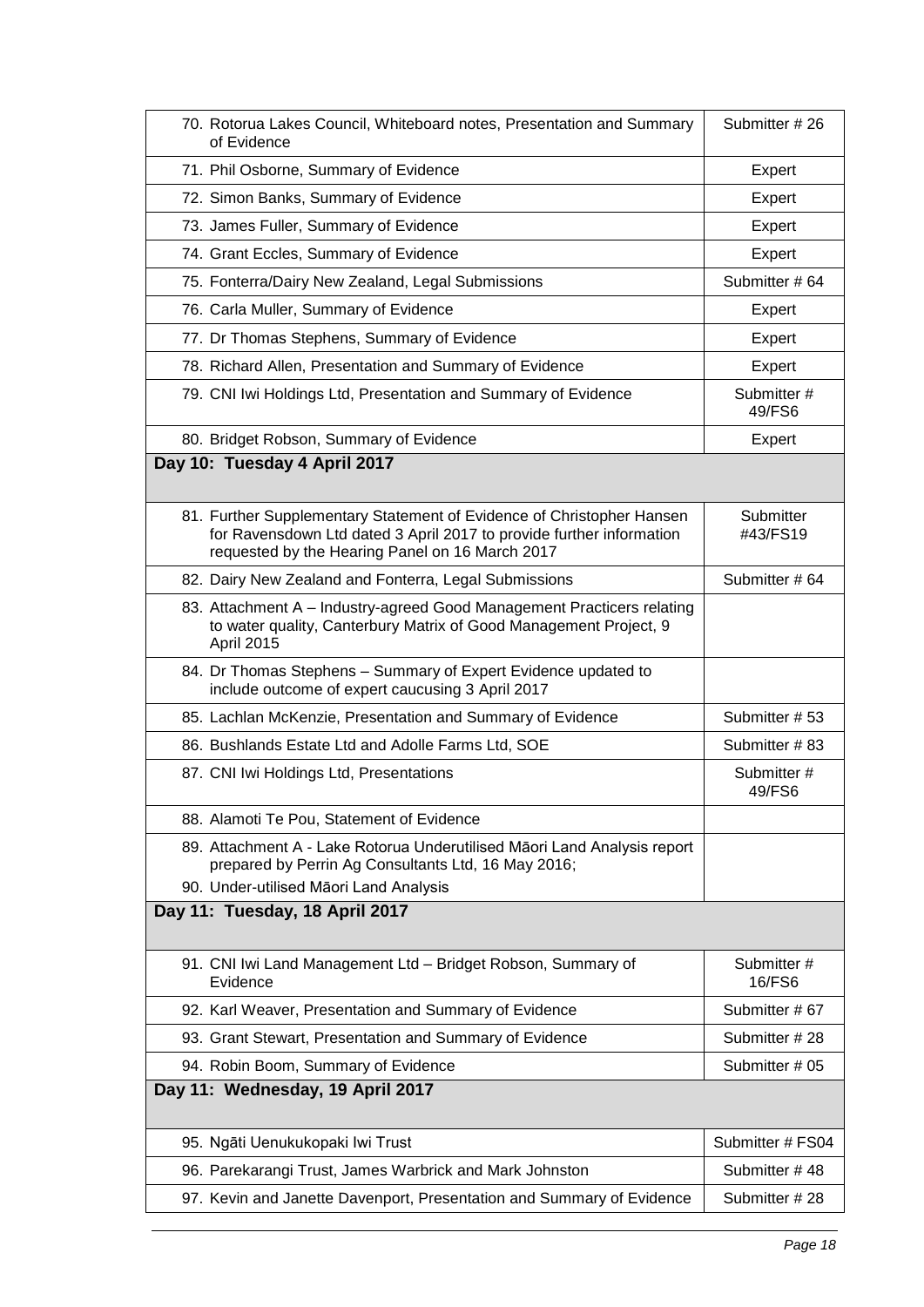<span id="page-18-0"></span>

| 98. Lindsay Moore                                                | Submitter # 01        |  |
|------------------------------------------------------------------|-----------------------|--|
| Day 12: Thursday, 20 April 2017                                  |                       |  |
|                                                                  |                       |  |
| 99.<br><b>Federated Farmers, Legal Submissions</b>               | Submitter#<br>75/FS12 |  |
| Attachment A - Rule 11 RWLP<br>100.                              |                       |  |
| Elizabeth McGruddy, Presentation and Summary of Evidence<br>101. | Expert                |  |
| Day 14: Wednesday 3 May 2017                                     |                       |  |
|                                                                  |                       |  |
| Arawhiwi Farms, Craig Hurst, Summary of Evidence<br>102.         | Submitter #41         |  |
| Grant Stewart, Oakridge Equestrian, Summary of Evidence<br>103.  | Submitter # 08        |  |
| Kāingaroa Timberlands Ltd, Summary of Evidence<br>104.           | Submitter # 03        |  |
| Ballance Agri-Nutrients Ltd, Summary of Evidence<br>105.         | Submitter #FS 15      |  |
|                                                                  |                       |  |

### <span id="page-18-2"></span><span id="page-18-1"></span>**Day 15: Thursday 4 May 2017**

| 106. Mr Don Hammond, Summary of Evidence                                                     | Submitter #17 |
|----------------------------------------------------------------------------------------------|---------------|
| 107. Bay of Plenty Regional Council, Closing Reply                                           | BOPRC         |
| 108. Further information provided by BOPRC – Consent information for<br>Utuhina and Puarenga |               |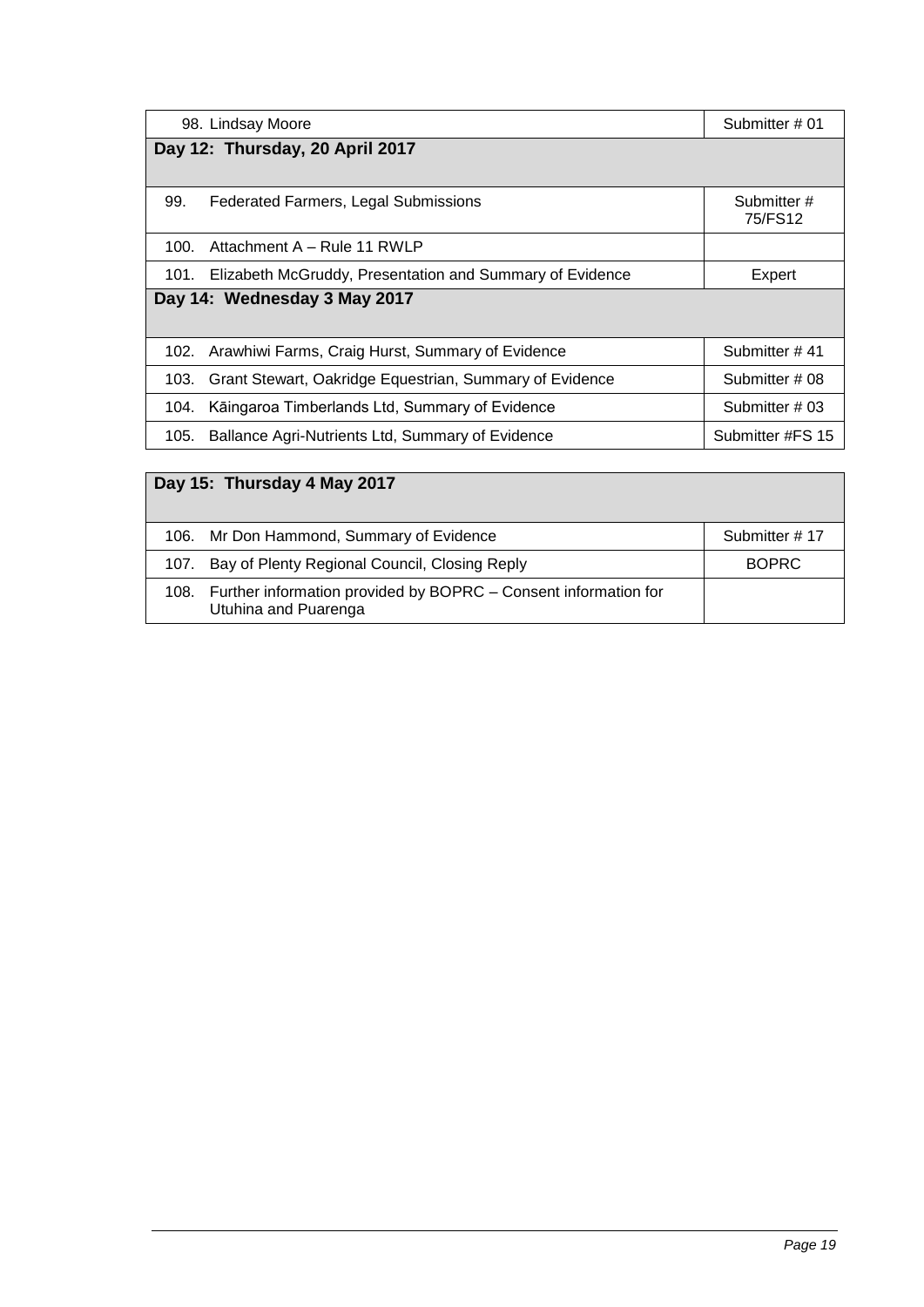# <span id="page-19-0"></span>**PART C: FURTHER INFORMATION FILED WITH THE HEARING PANEL**

<span id="page-19-1"></span>

| Further information filed with the Hearing Panel |                                                                                                                                                                                                         |               |  |  |
|--------------------------------------------------|---------------------------------------------------------------------------------------------------------------------------------------------------------------------------------------------------------|---------------|--|--|
|                                                  |                                                                                                                                                                                                         |               |  |  |
| 109.                                             | BOPRC - R Burton re Response to Hearing Panel                                                                                                                                                           | 27 June 2017  |  |  |
|                                                  | <b>Schedule LR Five</b>                                                                                                                                                                                 |               |  |  |
| 110.                                             | BOPRC - R Burton re Schedules                                                                                                                                                                           | 22 June 2017  |  |  |
| 111.                                             | BOPRC - Burton/Lamb - Revised drystock reference files                                                                                                                                                  | 16 June 2017  |  |  |
| 112.                                             | BOPRC - New RD activity for forestry land                                                                                                                                                               | 15 June 2017  |  |  |
|                                                  | <b>Forestry Land Rule</b>                                                                                                                                                                               |               |  |  |
|                                                  | Māori Land Rule                                                                                                                                                                                         |               |  |  |
| 113.                                             | BORPC - S Lamb - Groundwater catchment areas and area of<br>pastoral                                                                                                                                    | 14 June 2017  |  |  |
| 114.                                             | BOPRC - S Lamb - Advice on streamlined consent rule for properties<br>5ha to 10ha                                                                                                                       | 12 June 2017  |  |  |
| 115.                                             | Further information provided by BOPRC - S Lamb - Reference Files<br>and refinement of LR R8A -                                                                                                          | 24 May 2017   |  |  |
|                                                  | Consequential amendments as a result of recommended change<br>to reference file approach                                                                                                                |               |  |  |
|                                                  | Refinement of New Rule LR R8A - streamlined controlled activity<br>$\bullet$<br>rule                                                                                                                    |               |  |  |
|                                                  | Commentary on the "Review of information on Lake Rotorua<br>$\bullet$<br>catchment phosphorous losses and reductions" by Park (2017)                                                                    |               |  |  |
|                                                  | Review of information on Lake Rotorua catchment phosphorus<br>$\bullet$<br>losses and reductions, 24 February 2017                                                                                      |               |  |  |
| 116.                                             | BOPRC - S Lamb - Rule LR R8                                                                                                                                                                             | 22 May 2017   |  |  |
| 117.                                             | BOPRC - S Lamb - Rule LR M5                                                                                                                                                                             | 9 May 2017    |  |  |
| 118.                                             | BOPRC - S Lamb - Rule amendments LR R8A                                                                                                                                                                 | 9 May 2017    |  |  |
| 119.                                             | BOPRC - S Wooler – Amendments to Rule LR R3                                                                                                                                                             | 5 May 2017    |  |  |
| 120.                                             | BOPRC - S Wooler - Relationship between degradation and need for<br>sustainable management with Deed and Act of Settlement                                                                              | 5 May 2017    |  |  |
| 121.                                             | BOPRC - S Wooler – Legal and factual questions                                                                                                                                                          | 5 May 2017    |  |  |
| 122.                                             | BOPRC - S Wooler – Amendments to Rule LR R3                                                                                                                                                             |               |  |  |
| 123.                                             | BOPRC - S Wooler - Consequential amendments to RWLP for<br>notification 29 February 2016 (version updated to reflect that the<br>consequential amendment of Rule 11(f) is no longer sought)             | 1 May 2017    |  |  |
| 124.                                             | BOPRC – S Wooler – Answers to questions from panel; revised track<br>change version 7 - revised staff recommendations                                                                                   | 28 April 2017 |  |  |
| 125.                                             | Federated Farmers - Memorandum and Appendices 1-4<br>Memorandum on behalf of Federated Farmers dated 26 April 2017 to<br>provide further information requested by the Hearing Panel on 20 April<br>2017 | 26 April 2017 |  |  |
| 126.                                             | Bridget Robson - Further information provided on "75% of the wider<br>community believed that grandparenting was unfair, inequitable and                                                                | 21 April 2017 |  |  |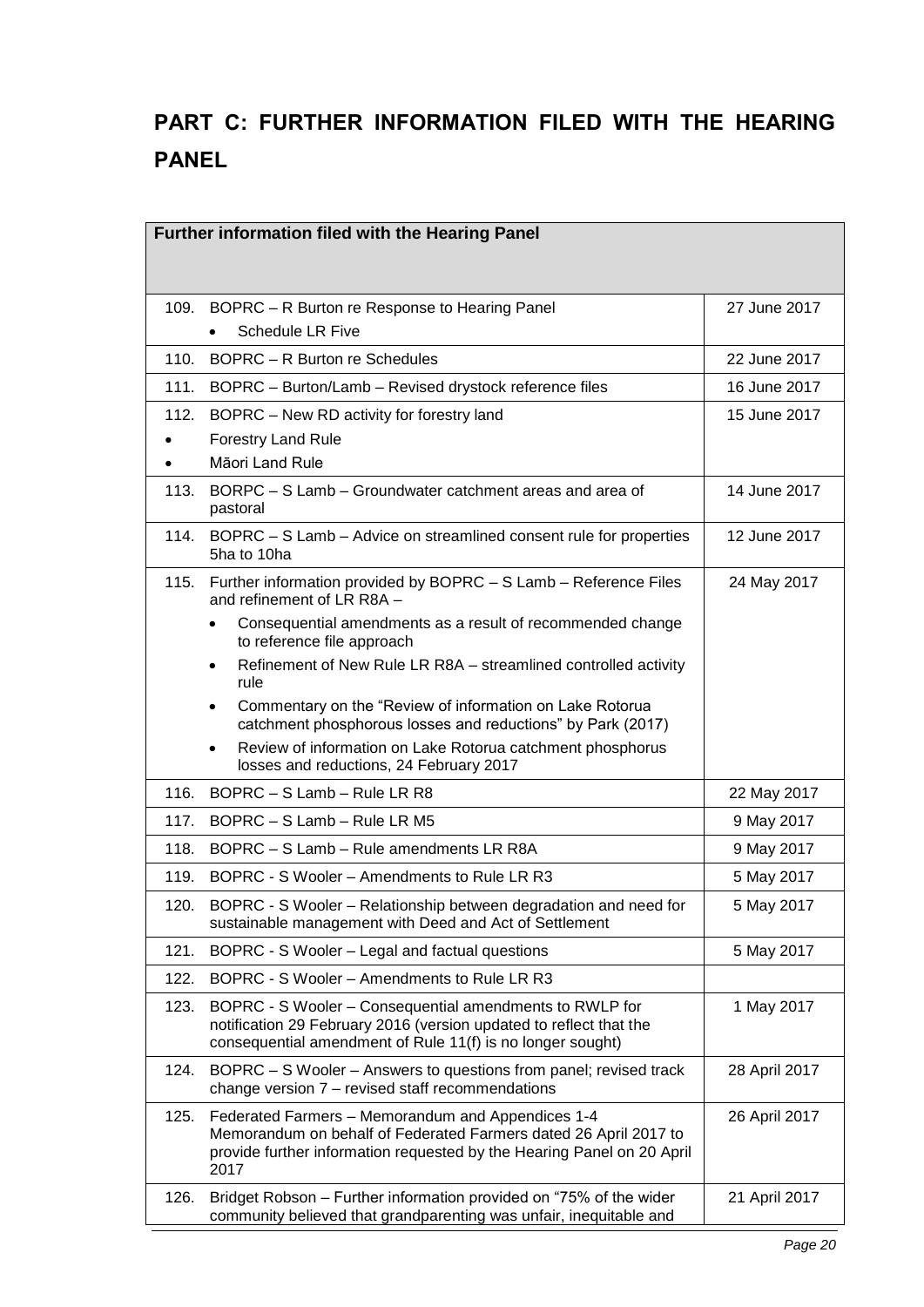|      | rewarded polluters (in para 18 of summary evidence)                                                                                                                                            |                  |
|------|------------------------------------------------------------------------------------------------------------------------------------------------------------------------------------------------|------------------|
| 127. | BOPRC - S Wooler - Allocation considered against RPS principles                                                                                                                                | 18 April 2017    |
| 128. | BOPRC - S Wooler - Further information; Attachment A - Subdivision<br>Objectives and Policies; Revised Track Change Version 6 - hearing<br>panel requests                                      | 13 April 2017    |
| 129. | BOPRC – S Wooler – Seeking leave to rescind and rectify the caucus<br>report of the economists                                                                                                 | 12 April 2017    |
| 130. | BOPRC - S Burns - Joint Statement of Economic Experts                                                                                                                                          | 11 April 2017    |
| 131. | RLC - Mr Eccles' responses to the Panel's questions on planning<br>matters                                                                                                                     | 11 April 2017    |
| 132. | BOPRC - S Wooler - Response to Ngāti Uenukukōpako Iwi Trust<br>letter re caucusing                                                                                                             | 6 April 2017     |
| 133. | RLC - Appearance Notes of Phil Osborne - Economic Effects                                                                                                                                      | 6 April 2017     |
| 134. | Affidavit of Geoffrey Williams Chief Executive for Rotorua Lakes<br>Council (sworn on 6 April 2017)                                                                                            | 6 April 2017     |
| 135. | RLS - Urgent leave request of the Hearing Panel to extend the<br>deadline for the submission of Mr Eccles' responses to the Panel's<br>questions of 7 April 2017 - due to severe weather event | 5 April 2017     |
| 136. | Ngāti Uenukukōpako lwi Trust Letter re caucusing between Councils                                                                                                                              | 4 April 2017     |
| 137. | Chris Hansen - Updated Summary of evidence and supplementary<br>evidence                                                                                                                       | 3 April 2017     |
| 138. | Bethany Bennie, Summary of Evidence                                                                                                                                                            | 3 April 2017     |
| 139. | BOPRC - S Wooler - Non-benchmarked land allocation; Small block<br>sector review                                                                                                               | 3 April 2017     |
| 140. | BOPRC – S Wooler – Report on agreed proposed amendments and<br>outstanding issues WWTP                                                                                                         | 31 March 2017    |
| 141. | BOPRC – S Wooler – Appendix 2 to Compendium Rebuttal evidence<br>of Tanira Kingi - Statement of evidence of Tanira Kingi on behalf of<br>the Lake Rotorua Stakeholder Advisory Group           | 24 March 2017    |
| 142. | BOPRC - Addendums, clarifications, further rebuttal and proposed<br>amendments                                                                                                                 | 23 March 2017    |
| 143. | BOPRC - Appendix 15 of Compendium document                                                                                                                                                     | 22 March 2017    |
| 144. | Federated Farmers – Issues raised about the process and request an<br>adjournment of the hearing                                                                                               | 12 March 2017    |
| 145. | BOPRC - S Wooler - Memorandum concerning evidence received<br>late from submitters and evidence exchange                                                                                       | 7 March 2017     |
| 146. | BOPRC - S Wooler - Memorandum concerning evidence exchange                                                                                                                                     | 7 March 2017     |
| 147. | Beef + Lamb New Zealand - Request extension of time to file<br>evidence                                                                                                                        | 6 March 2017     |
| 148. | Chris and Jamie Paterson - Site Visit Proposal                                                                                                                                                 | 6 March 2017     |
| 149. | Oakridge Equestrian - Site Visit Request                                                                                                                                                       | 13 February 2017 |
| 150. | The Oil Companies - Hearing Statement emailed as not attending<br>hearing                                                                                                                      | 31 January 2017  |
| 151. | BOPRC - Section 42A report<br>Proposed Plan Change 10 to the Regional Water and Land Plan -<br>Strikeout version 5.0<br><b>Consequential Changes</b>                                           | 20 January 2017  |
|      |                                                                                                                                                                                                |                  |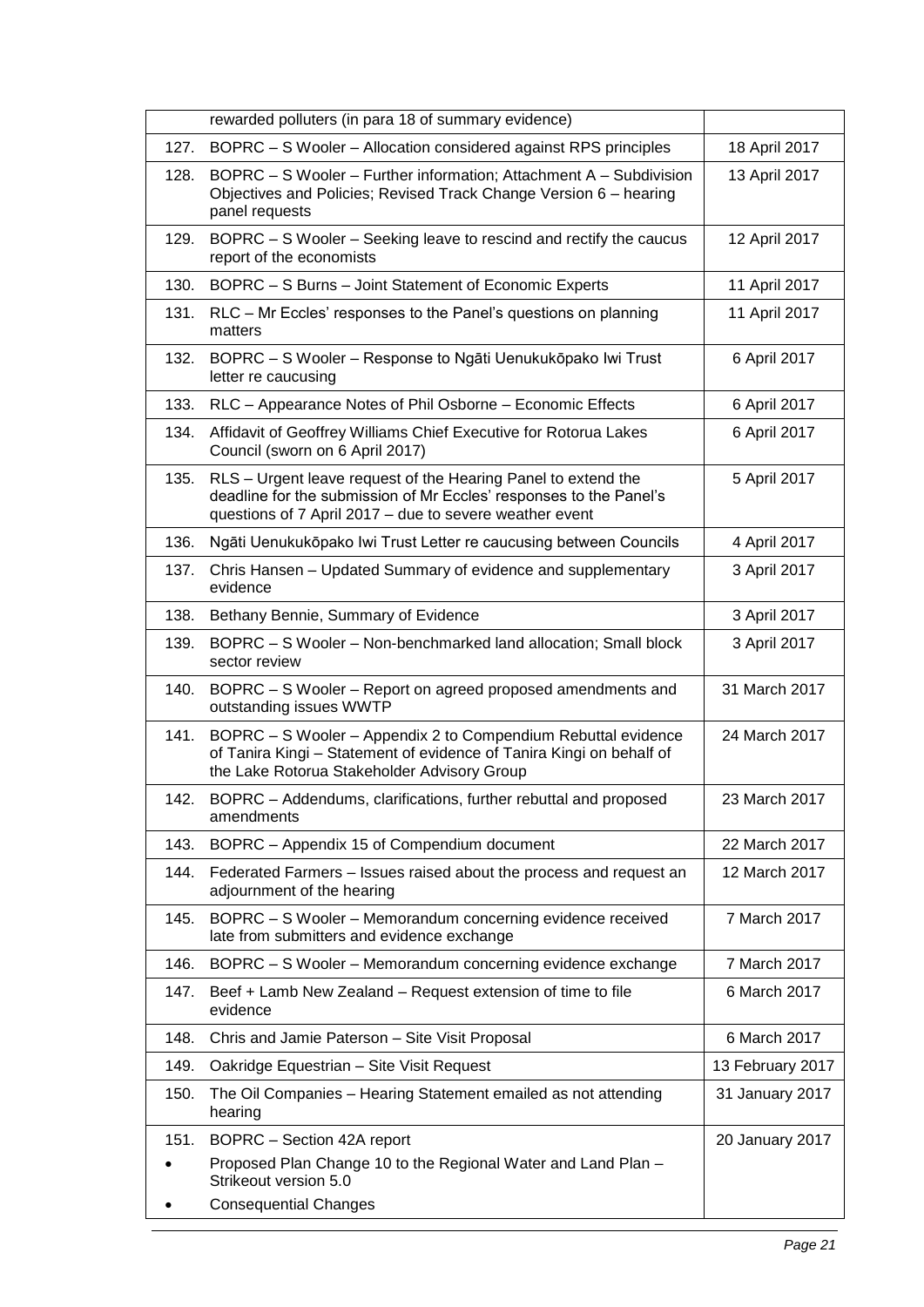| Staff Recommendations on Provisions with Submissions and Further<br><b>Submissions</b>                                            |  |
|-----------------------------------------------------------------------------------------------------------------------------------|--|
| Evidence submitted by BOPRC – prepared by experts to either explain<br>research completed for PC 10 or to support the S42A report |  |